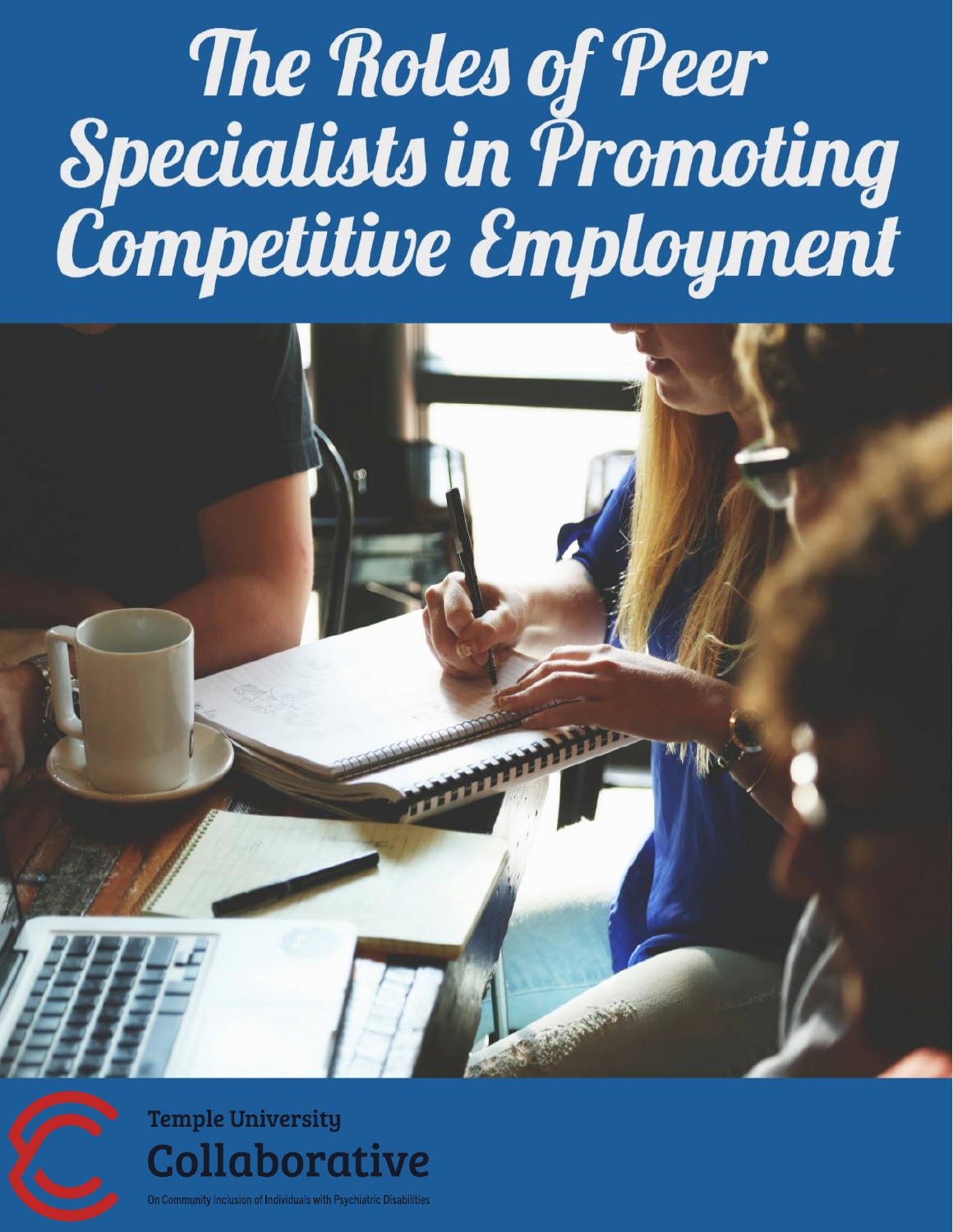# **REGULATORY AND FUNDING PARAMETERS FOR PEER SPECIALISTS IN SUPPORTING**

### **EMPLOYMENT**

*Prepared by Carol Ward-Colasante, Consultant, Temple University Collaborative on Community Inclusion of Individuals with Psychiatric Disabilities, under contract with the Pennsylvania Office of Mental Health and Substance Abuse Services, August, 2012*

# **Executive Summary**

The purpose of this paper is to encourage and strengthen the role that peer specialists in Pennsylvania can play in supporting the competitive employment goals of individuals who have a serious mental illness, while at the same time ensuring that employment supports are provided in a manner consistent with regulatory and funding guidelines. Since the majority of peer specialists in Pennsylvania are funded through Pennsylvania's approved Medicaid rehabilitation option and provided through HealthChoices, Pennsylvania's Medicaid funded managed care program, it is critical that employment related services are provided and documented within Medicaid funding and regulatory guidelines.

Federal Medicaid experts and state mental health policy leaders were interviewed for the development of this paper and confirmed that there are few federal policies that clarify the provision of employment related services through Medicaid. This paper, nonetheless, attempts to summarize the *intent* of federal policies, as well as policies specific to Pennsylvania that guide what employment related supports can be provided by peer specialists within Pennsylvania's Medicaid plan.

The overall conclusion from the research conducted for this report is the following:

**There is opportunity within Pennsylvania's Medicaid state plan for peer specialists to encourage and support consumers' vocational goals, if done so in a way that addresses functional impairments due to a mental illness and is properly documented within the record.**

Other key conclusions include:

 *In Pennsylvania, peer services are funded through a Medicaid rehabilitation option and therefore, federal Medicaid policies pertaining to the rehabilitation option is what*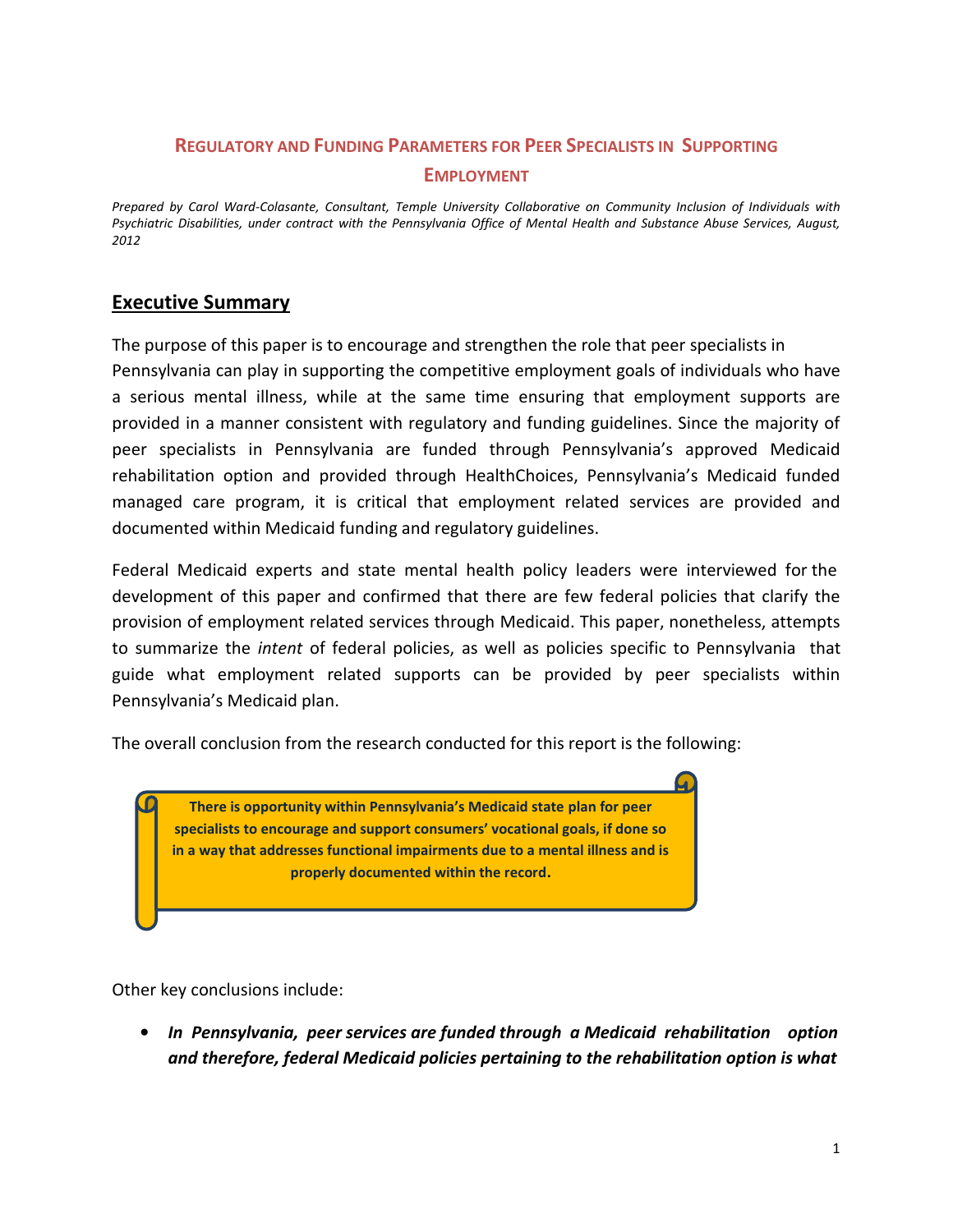*guides the type of employment services peers specialists can provide within the state under Medicaid.*

- *Services traditionally provided by the Office of Vocational Rehabilitation and vocational provider agencies such as job training, employment assessments, and job coaching are not covered by Medicaid under the rehabilitation option.*
- *Other Medicaid options, such as 1915(i) and 1915(c), allow for Medicaid reimbursement of employment services; however, these Medicaid options do not exist in Pennsylvania for persons with a mental illness*
- *Pennsylvania Bulletin 09-07 issued January 1, 2010, guides the licensing and approval of peer support services in Pennsylvania and peer support services can include goals related to employment.*
- *Peer specialists may be able to provide a much broader array of employment services if funded by sources other than Medicaid.*
- *Peer specialists are encouraged to receive training on employment services to increase their general knowledge about employment and the evidence-based practice of supported employment for persons with a mental illness.*
- *Clear and comprehensive documentation of employment supports, as they relate to a person's functional impairment due to a mental illness, must be included in the individual's record.*

# **Introduction**

Peer support services are widely available across Pennsylvania due in large part to Medicaid financing of the service. Medicaid funded peer services can be provided within an approved range of service settings in the state, including: psychiatric rehabilitation programs, psychiatric outpatient clinics, partial hospitalization programs, crisis intervention providers, free-standing peer specialist programs, resource coordination and intensive case management services. Peer specialists may also be employed in non-Medicaid funded peer support service providers in PA such as drop-in centers, vocational programs, assertive community treatment, state mental hospitals, county offices, or other service settings as designated by various funding sources. While this paper will focus primarily on the guidelines, regulations and documentation requirements for Pennsylvania's Medicaid funded peer specialist program, it encourages the expanded role of peer specialists in supporting competitive employment goals throughout the service system.

# **Peer Specialists as a "Support" to Employment Goals**

In 2006, The Pennsylvania Office of Mental Health and Substance Abuse Services received approval from the Centers for Medicare and Medicaid services (CMS) for Peer Support Services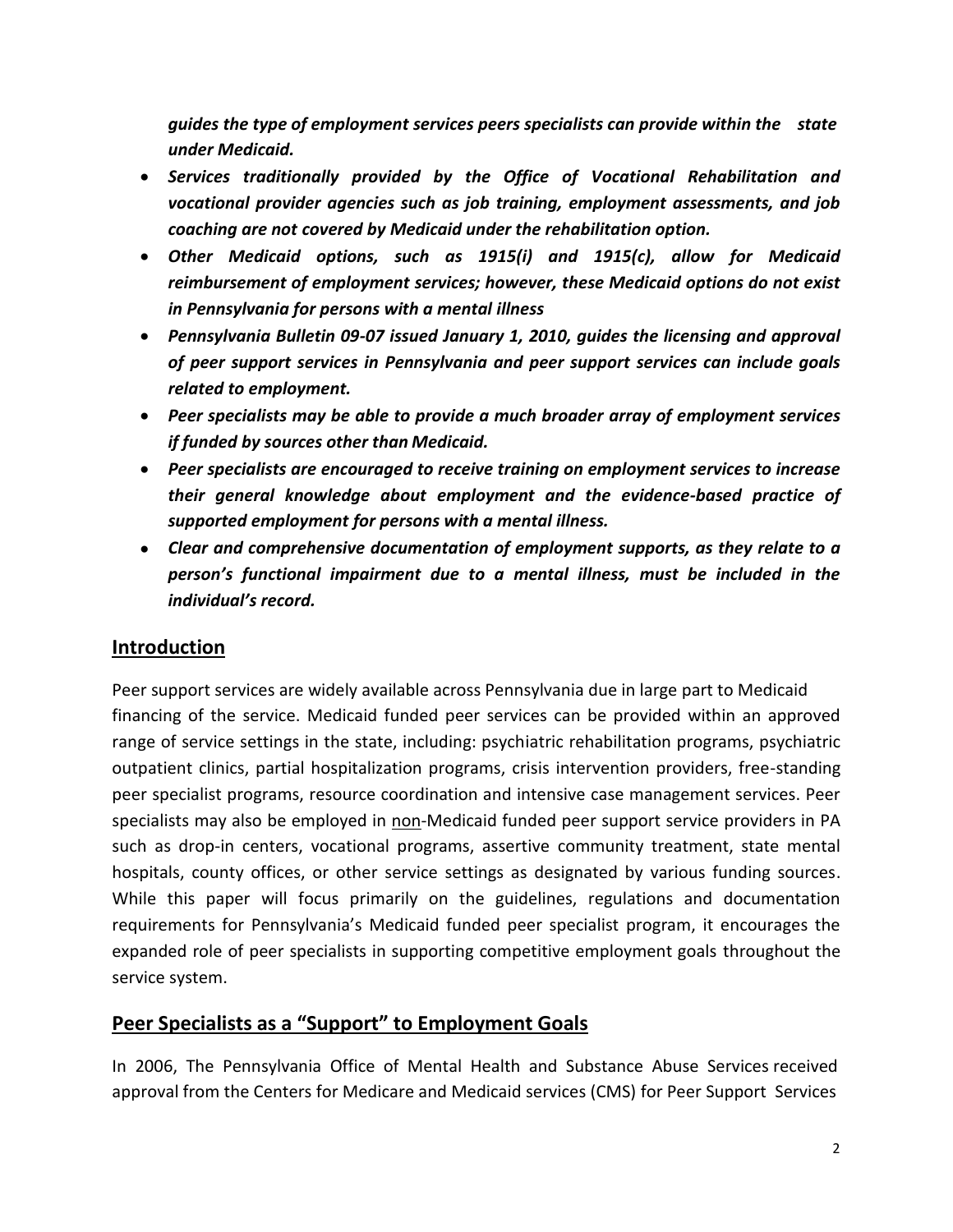through an approved rehabilitation option plan. Peer support services are defined in Pennsylvania as "specialized therapeutic interactions conducted by self-identified current or former consumers of behavioral health services who are trained and certified to offer support and assistance in helping others in their recovery and community integration process."  $1$ 

Pennsylvania has also promoted increased attention to the competitive employment goals of people with mental illnesses, and in particular the development of the evidence-based practice of supported employment for persons with psychiatric disabilities. This commitment is reflected in the state employment plan: "Employment : a Key to recovery".<sup>2</sup>The principles of the evidence-based practice of supported employment as outlined by the Substance Abuse and Mental Health Services Administration<sup>3</sup> include: 1) Eligibility is based on consumer choice; 2) Supported employment is integrated with treatment; 3) Competitive employment is the goal; 4) Job search starts soon after a consumer expresses interest in working; 5) Follow-along supports are continuous; 6) Consumer preferences are important; and 7) SE provides benefit counseling.

Peer specialists are encouraged to receive training on the evidence-based practice of supported employment for persons with psychiatric disabilities so that these principles guide the support that they provide to the persons they work with; however, it is recognized that many peer specialists will not be working in or directly as a part of a supported employment program. All peer specialists are encouraged to address employment issues with those they serve keeping in mind two important principles: first, each peer specialist should stay true to their role as a peer and utilize their lived experiences to support others in their employment journey; and second, rather than becoming vocational specialists (unless that is a career goal that peers want to consider), peers should become sufficiently familiar with available vocational resources in order to broker, rather than duplicate, specialized employment services from which persons can benefit.

There is sufficient research to indicate that competitive employment goals are a significant part of the hopes and desires of many peers, and peer specialists can and should play a central role in supporting these aspirations. More information about the defined role of peer specialists within Pennsylvania standards are outlined under "Peer Roles In and Outside of Medicaid" listed below. Training opportunities are outlined in the below section entitled "Training for Peer Specialists on Employment".

# **Peer Roles In and Outside of Medicaid**

Peer support services were added to the Pennsylvania Medicaid plan under an approved rehabilitation option in 2006. With the approval of peer support services as a Medicaid service, Pennsylvania decided to add this service to the list of required services offered under the HealthChoices Behavioral Health program. With the addition of certified peer support services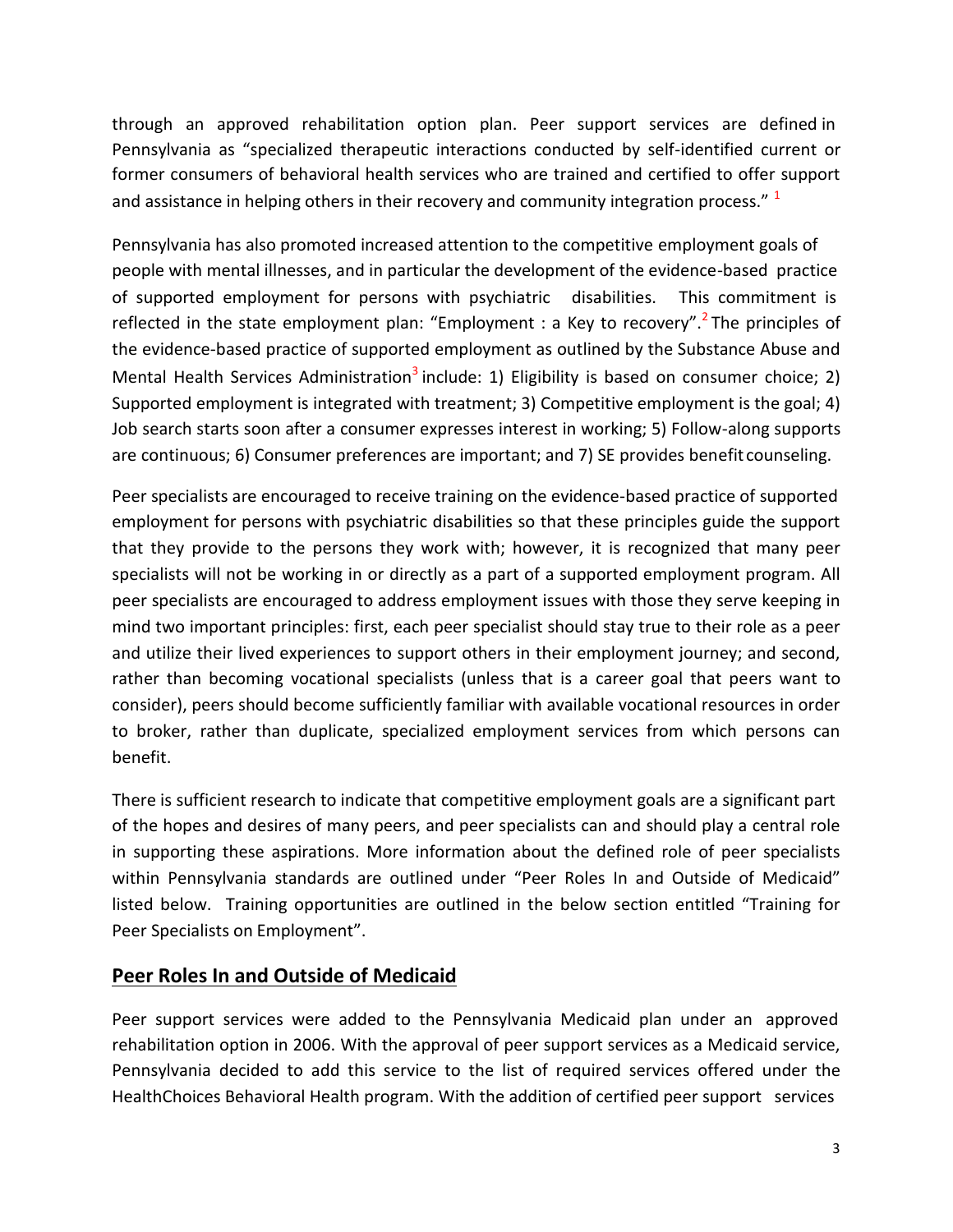to Pennsylvania's managed care program, each contractor must offer a choice of two peer support providers that either provide mobile services or are within a reasonable commuting distance. Approved providers of Medicaid funded peer specialist services must be licensed to provide the service. The receipt of Medicaid funding for the service carries with it requirements for compliance with federal and state regulations, policies and documentation requirements.

# *What guides the type of employment supports that peer specialists can provide under Medicaid funding?*

Historically, employment services including supported employment, have been funded through a blending or braiding of funding streams including mental health, vocational rehabilitation, social security, education and Medicaid, since no one source of funding can fully support all employment activities due to differences in eligibility and policy across funding streams. The lack of a consistent and primary funding source for employment services has created barriers to the development and sustainability of these services.

Within Medicaid, few official documents are available that clearly describe what employment related services are allowed or prohibited, which creates a barrier to states in using this funding stream to promote employment. In October of 2009, a group of state policy makers came together to discuss the challenges specifically related to providing supported employment to persons with mental illness within state Medicaid programs. Participants were in agreement that additional guidance from CMS on how states can effectively and confidently use Medicaid funding to reimburse for supported employment services is critical.<sup>4</sup> Recent federal audits (see section on "Documentation") created further questions regarding services that are specifically permitted under the rehabilitation option.

It should be noted that there are a variety of Medicaid options and the kind of option and content of that option within each state's Medicaid plan drives what is allowed and prohibited within that state. Elements of employment can be provided through a Medicaid rehabilitation option, a 1915 (i) state plan amendment, and 1915 (c) or (b) waivers. This document will focus on what is currently permitted within Pennsylvania's Medicaid plan and will briefly address what other Medicaid options allow. See Attachment A for a chart that outlines the Medicaid options, what employment services they permit, and which are available within Pennsylvania.

In Pennsylvania, the Medicaid funding source that allows peer specialists to assist people with their employment goals is the Rehabilitation State Plan for Certified Peer Support Services. Through this state Medicaid plan, certified Peer Support Services were added as a mandatory service to Pennsylvania's 1915(b)-managed care waiver, HealthChoices, thereby requiring statewide availability of the service, as noted above. The federal and state documents that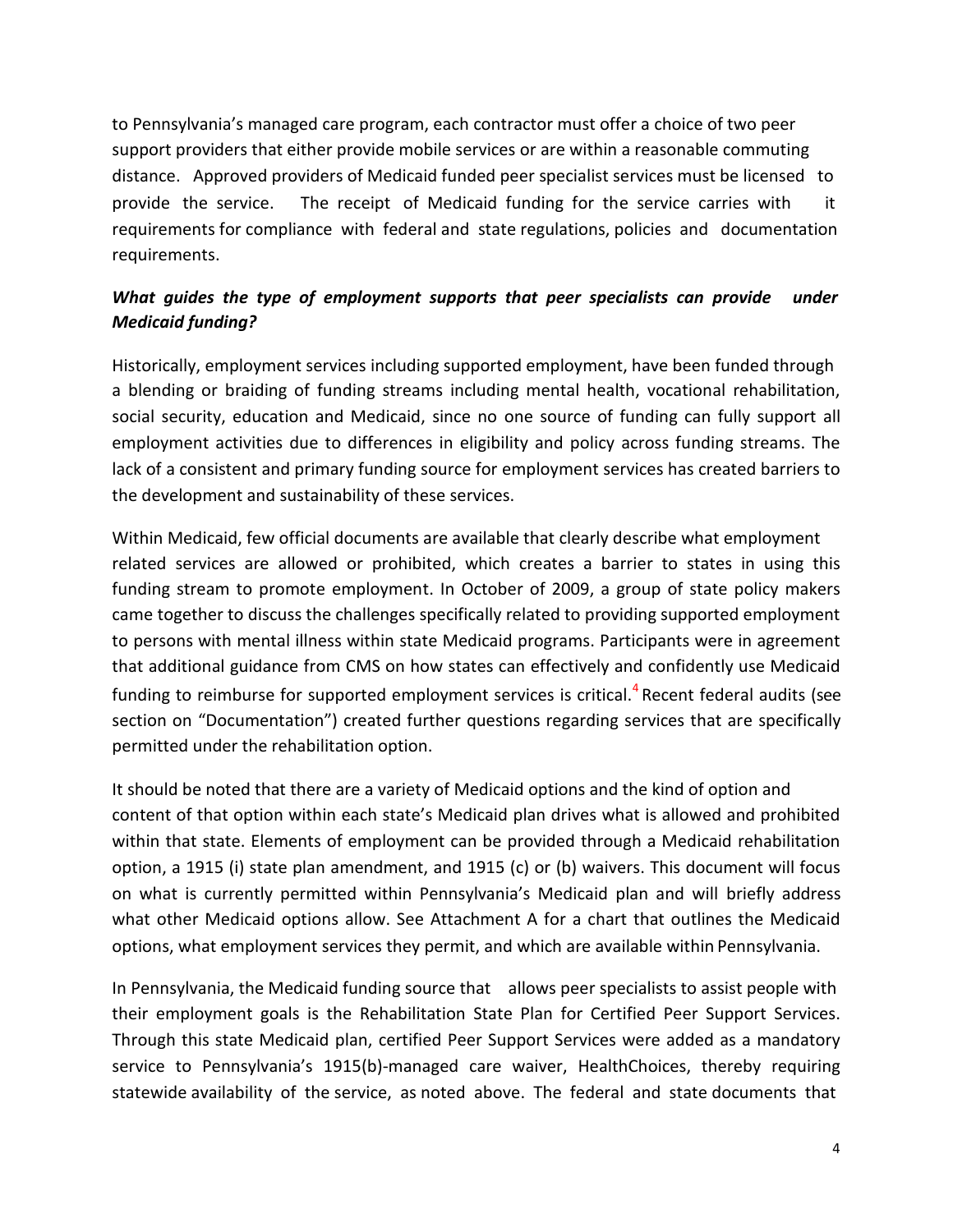guide how peer support services can assist with employment goals in Pennsylvania are outlined below:

### *Federal Guidance:*

**•** Letter from Medicaid Director, Christine Nye, 1992 on the Rehabilitation option<sup>5</sup> This letter issued from the Center for Medicaid and Medicare services (CMS) in 1992 is the primary guidance regarding what is allowable under the optional rehabilitation benefit (which is how Peer Support Services were approved in Pennsylvania). The letter states "while it is not always possible to determine whether a specific service is rehabilitative by scrutinizing the service itself, it is more meaningful to consider the goal of the treatment. Services necessary for the treatment of mental illness may be coverable as rehabilitative services." The letter goes on to describe two major services which are allowed under the rehabilitation option: 1) basic living skills (which means helping a person to restore skills such as food planning, maintaining a living environment, etc.) and 2) counseling and therapy. The letter also outlines what does not fall under the rehabilitation option: 1*) vocational training (which includes job training, vocational and educational services),* 2) personal care services (performed for the recipient as opposed to teaching the recipient are not allowed) and 3) case management (directed to managing non-Medicaid services are not covered). It should be noted that personal care and case management, while not permitted here, are covered as separate services under Medicaid.

No further definitions are provided regarding the vocational terms above, but one can assume that this is referring to the types of services funded through the Department of Labor and Industry's Office of Vocational Rehabilitation and similar services offered by vocational providers. It is also important to rely upon the overall definition of rehabilitation services within federal regulation to help clarify what *is allowed*. Thus, under the rehabilitation option, states can cover *"medical or remedial services for the maximum reduction of physical or mental disability and restoration of a recipient to the best possible functional level.* From this document, one can conclude that the type of services that can be provided by peer specialists that are assisting with employment goals and the way in which they must be documented under the rehabilitation option, are as rehabilitative services that assist in restoring a person'sfunctioning.

# • Medicaid Support of Evidence-Based Practices In Mental Health Programs $\frac{6}{5}$

This document, prepared by CMS in 2005, describes how six evidence-based practices, including supported employment, can be funded through Medicaid services. On the one hand, the document indicates that *"supported employment and pre-vocational*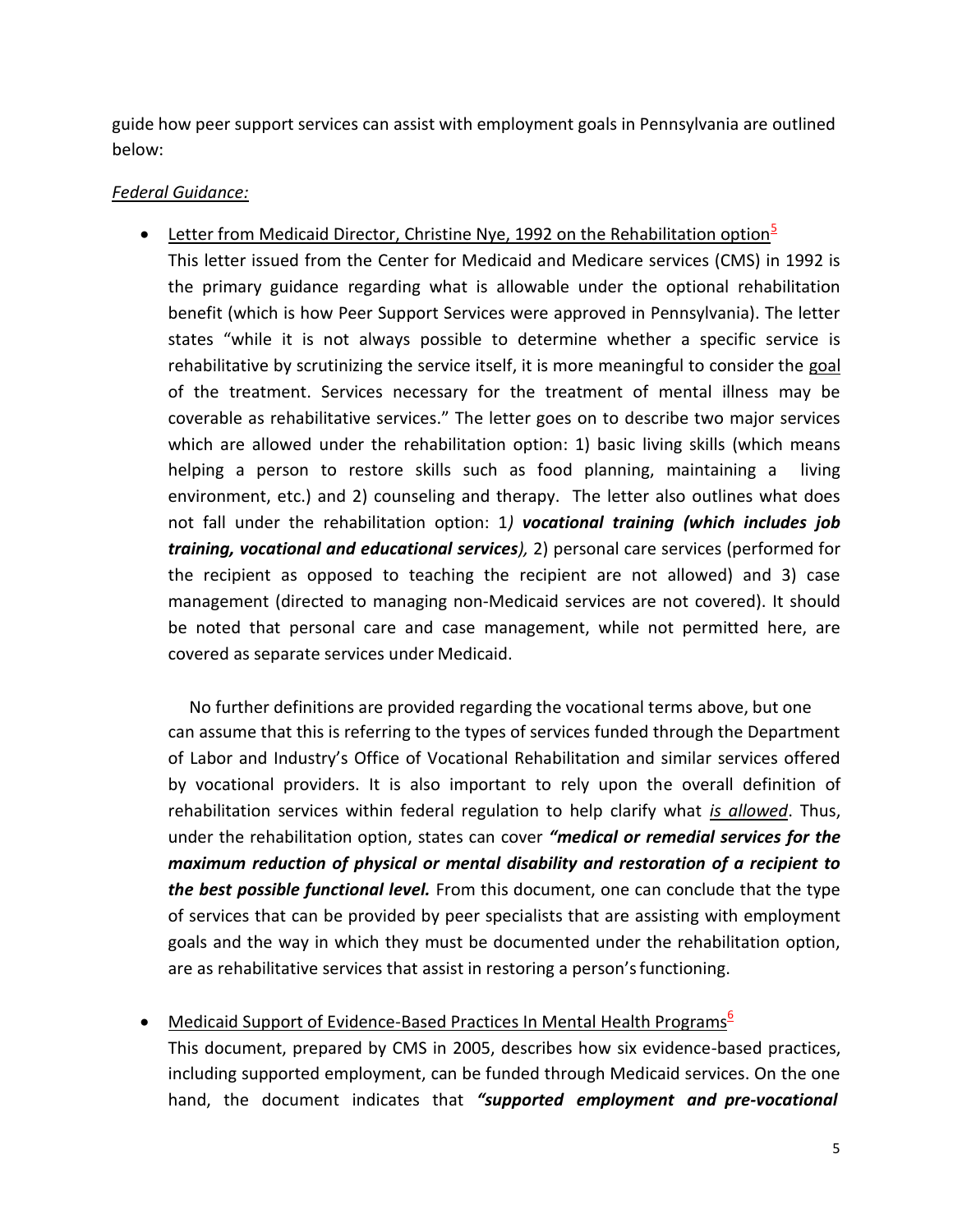*training" cannot be covered* through the state Medicaid plan, and further states *that vocational training is among the few services statutorily excluded from Medicaid reimbursement and similarly, payment may not be made for employment*  **assessments, or ongoing support to maintain employment (except under an HCBS** waiver, which we do not have in Pennsylvania for persons with a mental illness). On the other hand, the document further states, *that Medicaid can pay for medical services that enable an individual to function in the workplace, including a psychiatrist's or psychologist's treatment, rehabilitation planning, therapy and counseling (please note that the CMS letter SMDL # 07-011 below uses the term counseling to describe peer services).*

As concluded in the above document, Medicaid-funded peer support services related to an individual's employment goals should be provided and documented in relation to the functional impairment as a result of the mental illness to allow an individual to function in the workplace. Peer specialists should not, however, be providing or documenting their services as vocational which include employment assessments, pre-vocational training, job development, job coaching, etc. Individuals in need of those services should be referred to the Office of Vocational Rehabilitation or a vocational provider agency.

### • CMS letter SMDL #07-011 August 15, 2007 regarding peer services<sup> $7$ </sup>

This letter issued by CMS recognizes the shift in the mental health field to recovery and Medicaid support for peer services. The SMDL #07-011 letter describes peer support providers as "a distinct provider type for the delivery of counseling and other support services to Medicaid eligible adults with mental illnesses and/or substance use disorders". It is interesting to note that CMS uses the term "counseling" as well as support services to describe peer support services. While it is unlikely that people in the field would describe peer services as counseling (and the OMHSAS Peer Support Services bulletin does *not* include counseling as a peer support service), it may be a way for CMS to encompass this service within their current medical/clinical lingo (Note the use of the term counseling in the both the 1992 Medicaid letter and the 2005 CMS evidence-based practice documents above). This policy sets requirements for states to have peers supervised by a mental health professional, a person-centered planning process and training for peers. Pennsylvania has all of these requirements in place.

# *State Guidance:*

 OMHSAS Peer Support Services Bulletin-09-07, and provider handbook, January 1,  $2010^{\frac{1}{2}}$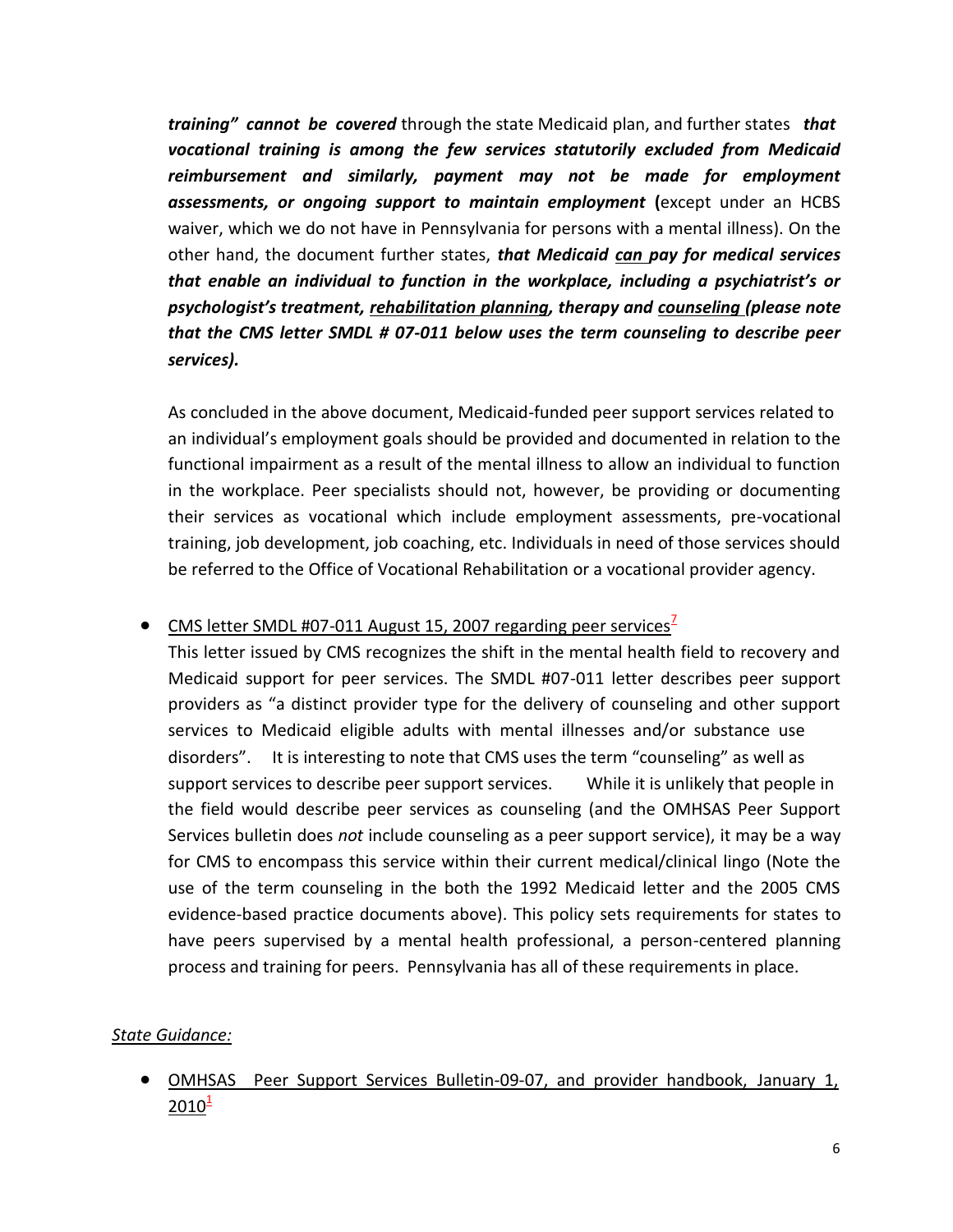This Pennsylvania bulletin and provider handbook guides the licensing and approval of peer support services within the Commonwealth. Eligibility for peer services includes a moderate to severe functional impairment that limits performance in at least one domain including the vocational domain. Goals for the services may be in the areas of wellness and recovery, *employment*, crisis support, housing, social networking, selfdetermination and individual advocacy. Therefore, it is clear that peer services can include assisting an individual with functional impairments due to a mental illness that interferes with employment. Peer support services include: crisis support, development of community roles and natural supports, individual advocacy, self-help, selfimprovement, and assistance with social networks. Employment supports related to employment should be provided to an individual consistent with the services outlined in this bulletin.

### *Why do some states provide a broader array of employment services under Medicaid?*

Frequently, people ask why other states offer a broader array of employment services under Medicaid than are permitted in Pennsylvania. The answer is that there are additional Medicaid options that some states have utilized to expand the range of services, including employment supports. It is worth reviewing these Medicaid options, since Pennsylvania may want to consider these options in the future. Attachment A provides an overview of federal Medicaid options that are available to states and what each option permits related to employment services. Pennsylvania currently operates its Peer Specialist program under a Medicaidapproved 1905(a) 13 rehabilitation option. The Peer specialist program operates within Pennsylvania's 1915(b) HealthChoices managed care program as a required in-plan service. Neither the 1915(i) or 1915(c) Home and Community Based Services waiver programs exist within Pennsylvania for persons with mental illness. The 1915(c) program does exist in Pennsylvania for persons with other disabilities such as those with intellectual disabilities. Under the Home and Community Based (HCBS) waiver, work specific assessments and training are permitted. Home and Community Based waivers have been used by states for persons with mental illness on a very limited basis due to the federal eligibility requirements to document cost effectiveness of community services as an alternative to institutional services.

Some states are beginning to apply for 1915(i) services which do permit a full range of services, including employment services.

If at some point Pennsylvania considers changing or adding a new Medicaid option to the state Medicaid plan, it would be advisable to include employment services for persons with mental illness within the service array.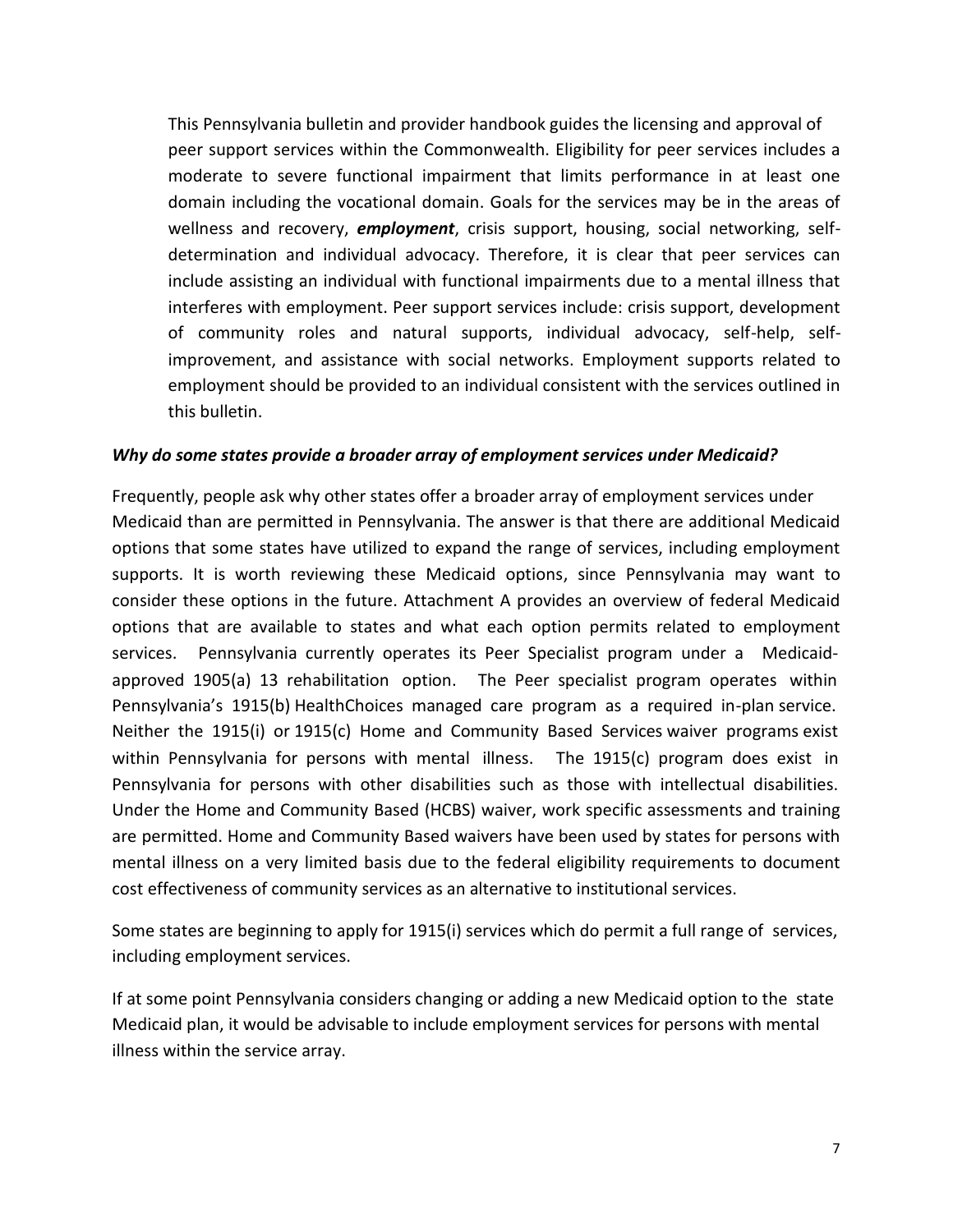### *What employment services are permitted outside of peer specialist Medicaid funding?*

Peer specialists are working throughout Pennsylvania in a variety of *non*- Medicaid approved and licensed peer specialist programs. This would include service settings such as drop-in centers, vocational programs, assertive community treatment, state mental hospitals, county offices, etc. These services are typically funded through state, county, local or other funding. Peer specialists that work within these settings are subject to licensing, funding and policy standards that are set forth by the provider type in which they work and the funding source. As a result, there may be considerably more flexibility regarding the range of employment services a peer specialist might be able to provide in these settings. For example, a peer specialist may be working within a county-funded vocational program, psychiatric rehabilitation program, or drop-in center. In all of these cases, peers are not subject to the federal regulations/policies listed above and may or may not be subject to the state standards and should check with their funding entities for clarification on applicable policies.

In summary, peer specialists may be a valuable resource in assisting individuals with their employment goals and may have considerable flexibility to provide a broad range of employment supports *outside* of the Medicaid funded and licensed peer support program in Pennsylvania. However, these services are subject to policies/regulations as mandated by the funding source.

# **Training for Peer Specialists on Employment**

Under a grant from the Center for Mental Health Services within the Substance Abuse and Mental Health Services Administration, Pennsylvania will be developing training for peer specialists on employment supports. Pennsylvania's two peer training institutes will each develop a training program; The Institute for Recovery and Community Inclusion within the Mental Health Association of Southeast Pennsylvania will design and implement a 2 day classroom curriculum, and Recovery Opportunity Center of Arizona will design and implement a 7-9 hour e-learning curriculum. Both options will be available in the fall of 2012 for peer specialists who have completed the two week peer specialist orientation. These courses will be uniquely designed for peer specialists. Boston University is also in the process of testing a 6 day employment curriculum for peer specialists that will be made available more widely in the future.

Peer specialists that wish to increase their general knowledge about employment and the particular evidence-based intervention of supported employment for persons with psychiatric disabilities can also find trainings available through Virginia Commonwealth University and George Washington University. Trainees should be aware that some of these courses address supported employment from a cross-disability perspective and may not capture the unique practices of supported employment for persons with mental illness.

Training and further education for peer specialists in the area of employment may serve as a career ladder for peers that want to move into this specialized field of service.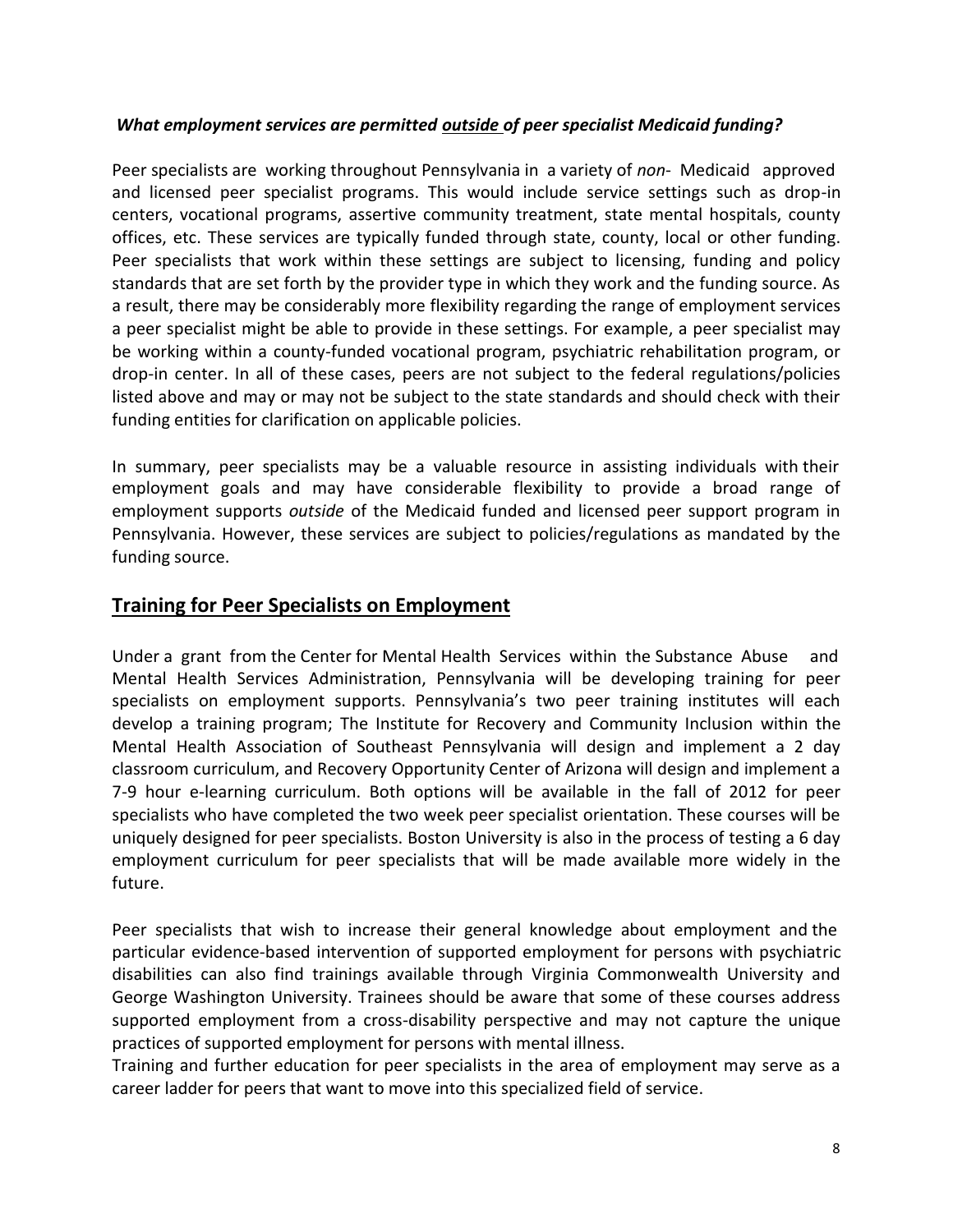# **Documentation**

All Medicaid funded services, including Medicaid funded and licensed peer support services, must be documented according to Medicaid requirements. Documentation must include all of the elements listed below (see figure 1). This includes: who the services are being provided to, what the particular service is that is being provided, when the service is provided, how long the service is provided, where it is provided, the purpose of the service (as it relates to the individual service plan), and the status (again as it relates to the person's individual service plan). If any of this information is missing, the service can be determined as not having met the requirements for Medicaid payment and therefore not eligible for reimbursement. While these documentation elements are standard for many services both in and outside of Medicaid funding, documentation for some peer support services provided outside of Medicaid funding may not be as rigorous. For example, consumer run drop-in centers may not collect such detailed information due to the peer nature of the service and lack of requirement to bill for individual units of service. If a provider/peer specialist is in doubt regarding the required documentation requirements within their program, they should consult their supervisor. Beyond the basic Medicaid documentation requirements described here and listed in *figure 1*, it is extremely important that employment-related peer supports are provided and documented according to Medicaid standards.

In the section above on "Peer Roles In and Outside of Medicaid", it was noted that certain employment services are prohibited under Pennsylvania's rehabilitation option which funds licensed peer support services. These prohibited services include such things as: employment assessments, vocational training, and job development. However, other types of services can be provided to help a person address their functional impairments due to their mental illness that interfere with seeking, obtaining and maintaining a job.  $(s_{ee figure2})$ 

In order for peer support services with a goal of employment to be Medicaid reimbursable, the service must focus on helping a person overcome or address psychiatric symptoms that interfere with seeking, obtaining and maintaining a job. Positive psychiatric symptoms include auditory or visual hallucinations, incoherence or marked loosening of associations, delusions, etc. Negative symptoms include apathy, lethargy, and ambivalence, flattening of emotions, isolation and withdrawal.<sup>8</sup> Examples of peer support employment services are provided in Attachment B.

### *Medicaid audits and documentation issues:*

A small number of states have had their rehabilitation programs audited by the Office of Inspector General. The audits show that large numbers of reviewed claims were disallowed. The major reasons for these disallowances were: inadequate documentation and billing errors and services that were found to not be rehabilitative in nature.<sup>9</sup>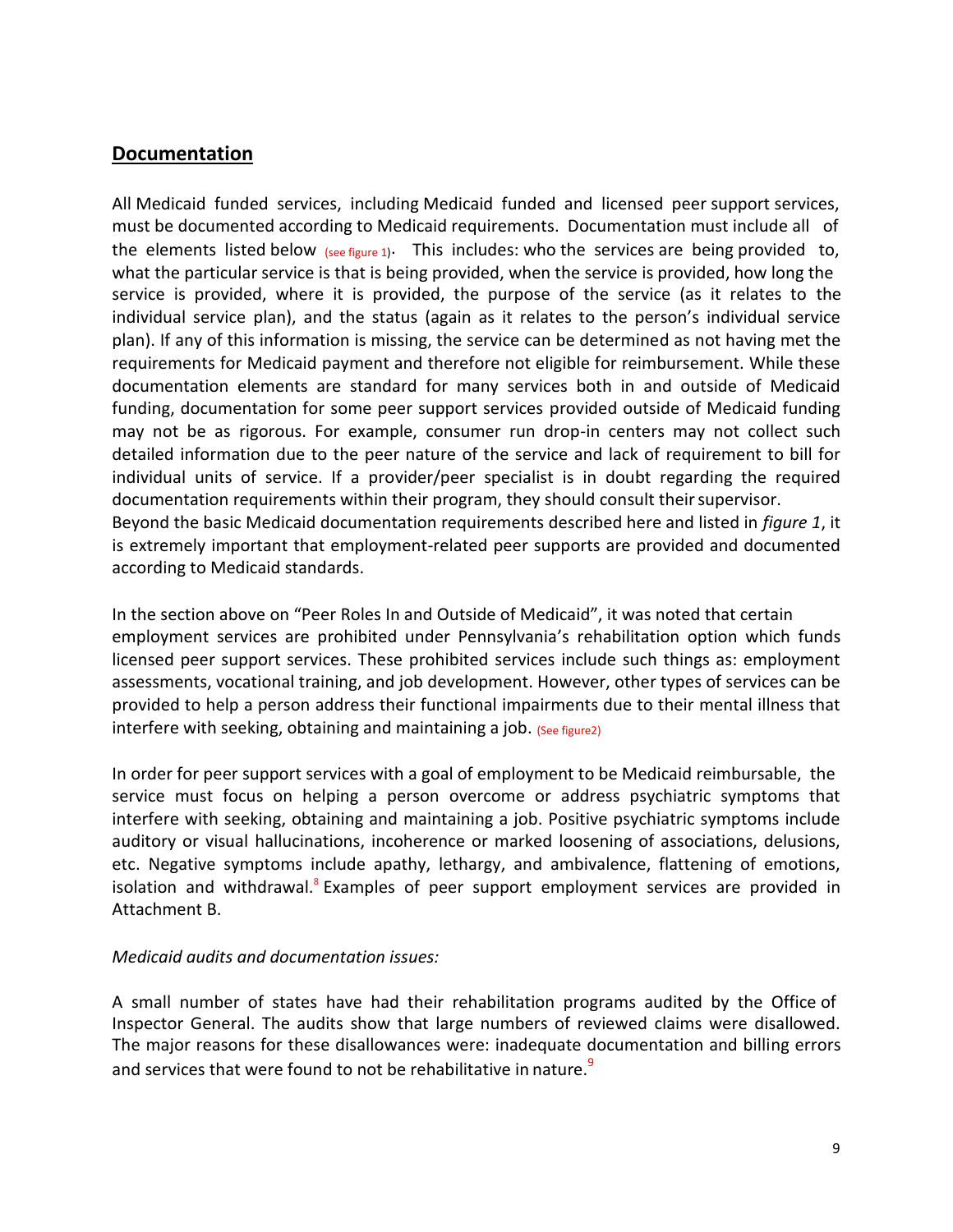Peer specialists and peer specialist supervisors should work with their program administrator and behavioral health managed care organization and county for guidance on defining the roles of peer specialists locally and in developing documentation protocols that will be needed to pass managed care and Medicaid audits.



**FIGURE 1: DOCUMENTATION REQUIREMENTS**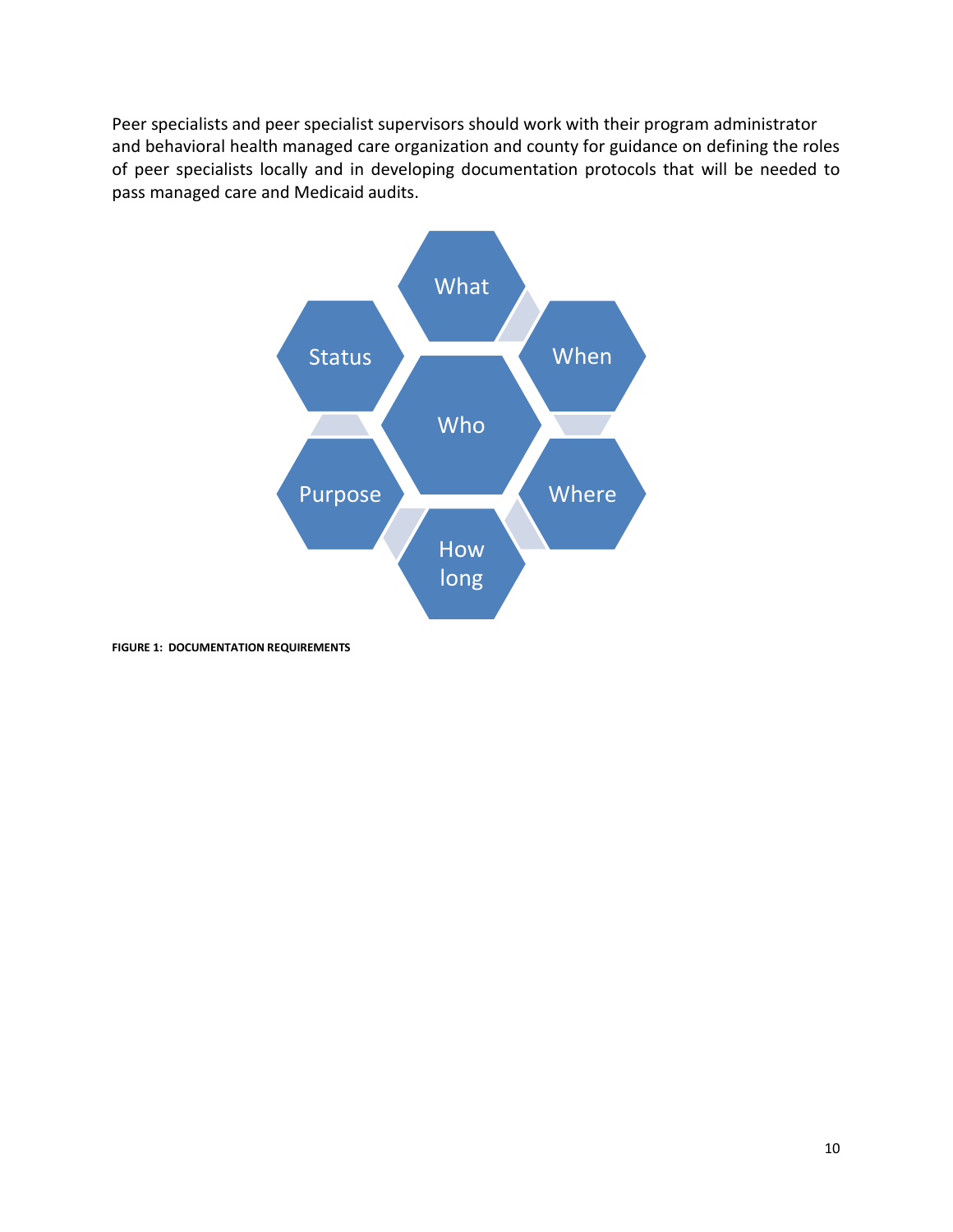Employment Services Funded Under Rehab Option

> Medical or remedial services for reduction of mental disability to restore functioning in the workplace including: treatment, rehabilitation and therapy

Peer services outlined in PA Peer Bulletin (services must be described in the record in relation to functional impairment as a result of mental illness)



**FIGURE 2: EMPLOYMENT SERVICES FUNDED/NOT FUNDED UNDER THE MEDICAID REHAB OPTION. \* SEE ATTACHMENT B FOR EXAMPLES OF SERVICES PEER SPECIALISTS CAN PROVIDE RELATED TO EMPLOYMENT GOALS.**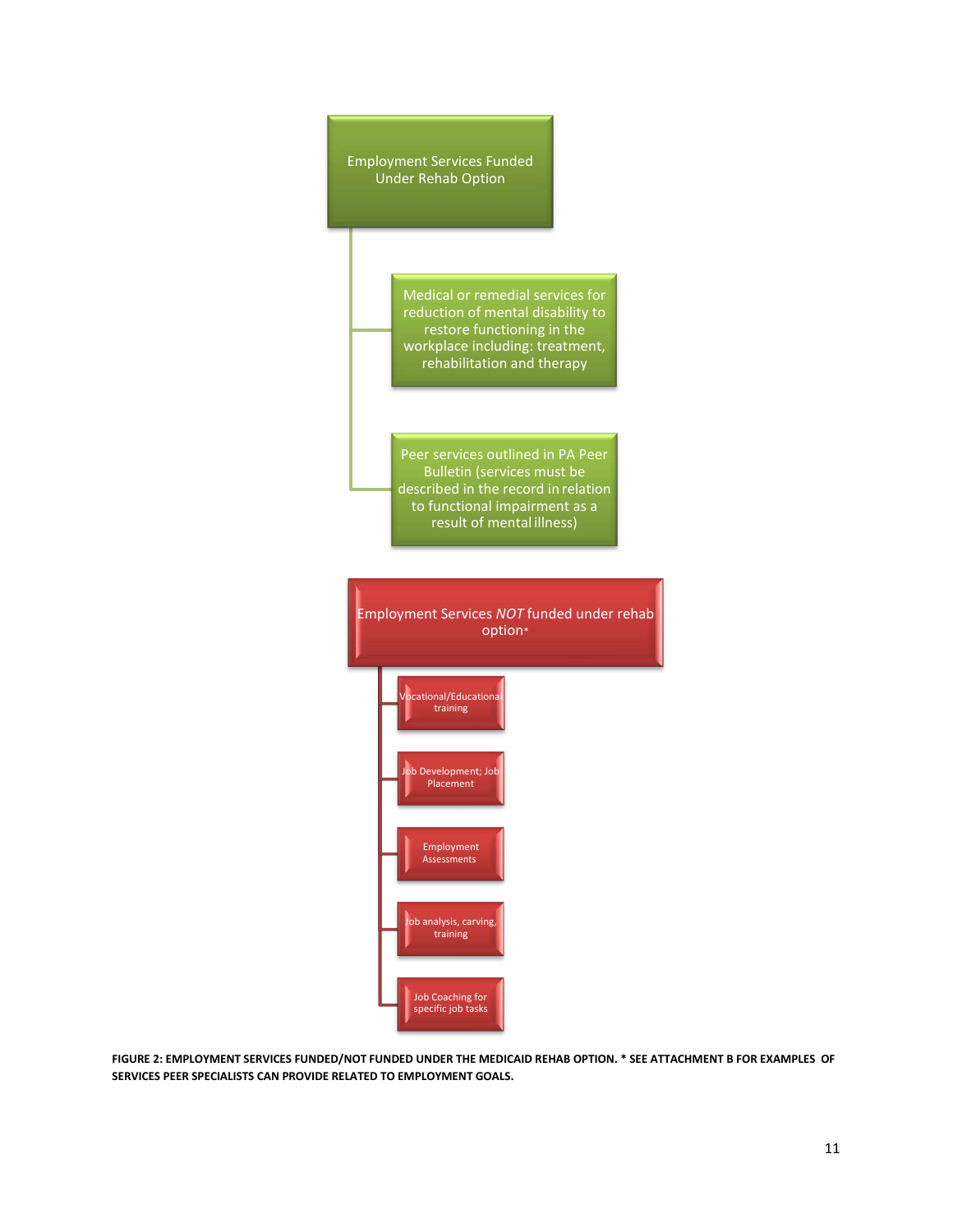# **ATTACHMENT A**

# **MEDICAID PLAN OPTIONS AND COVERED EMPLOYMENT SERVICES\***

| <b>Employment</b>                 | 1905(a)13                    | 1915(i)                 | 1915(c) Home and    | 1915(b) Managed             |
|-----------------------------------|------------------------------|-------------------------|---------------------|-----------------------------|
| <b>services</b><br>related        | <b>Rehab option</b>          |                         | based<br>community  | care waiver                 |
| covered                           |                              |                         | <b>services</b>     |                             |
| <b>Medical</b><br><b>or</b>       | (Under<br><b>Yes</b><br>Peer | <b>Yes (Waiver does</b> | Yes (Waiver does    | Yes, If service is in       |
| remedial<br><b>services</b>       | <b>services</b><br>support   | not exist in PA)        | not exist in PA for | the<br>state                |
| related<br>to<br>$\boldsymbol{a}$ | plan in PA)                  |                         | with<br>persons     | <b>Medicaid</b><br>plan.    |
| medical condition                 |                              |                         | mental illness)     | available<br>$($ ls         |
| that enables<br>an                |                              |                         |                     | through<br>Peer             |
| <i>individual</i><br>to           |                              |                         |                     | support services)           |
| <i>function</i><br>the<br>in      |                              |                         |                     |                             |
| workplace                         |                              |                         |                     |                             |
| specific<br>Work                  | <b>No</b>                    | Yes (If no other        | Yes (if no other    | <i>(unless</i><br><b>No</b> |
| and<br>assessment                 |                              | payer)                  | <i>payer</i> )      | included in a (b)           |
| training                          |                              |                         |                     | combination<br>(c)          |
|                                   |                              |                         |                     | waiver<br>or<br>$\alpha$    |
|                                   |                              |                         |                     | 1915(i)<br>program          |
|                                   |                              |                         |                     | <i>implemented</i><br>in    |
|                                   |                              |                         |                     | managed care                |

\*Adapted from "Making MH Evidence-based practices work for Medicaid Beneficiaries: Supported Employment" Oct 7, 2009, Ron Hendler, CMS.<sup>10</sup>Shaded columns indicate under which authority peer support services are made available in Pennsylvania and the employment related service covered under that authority.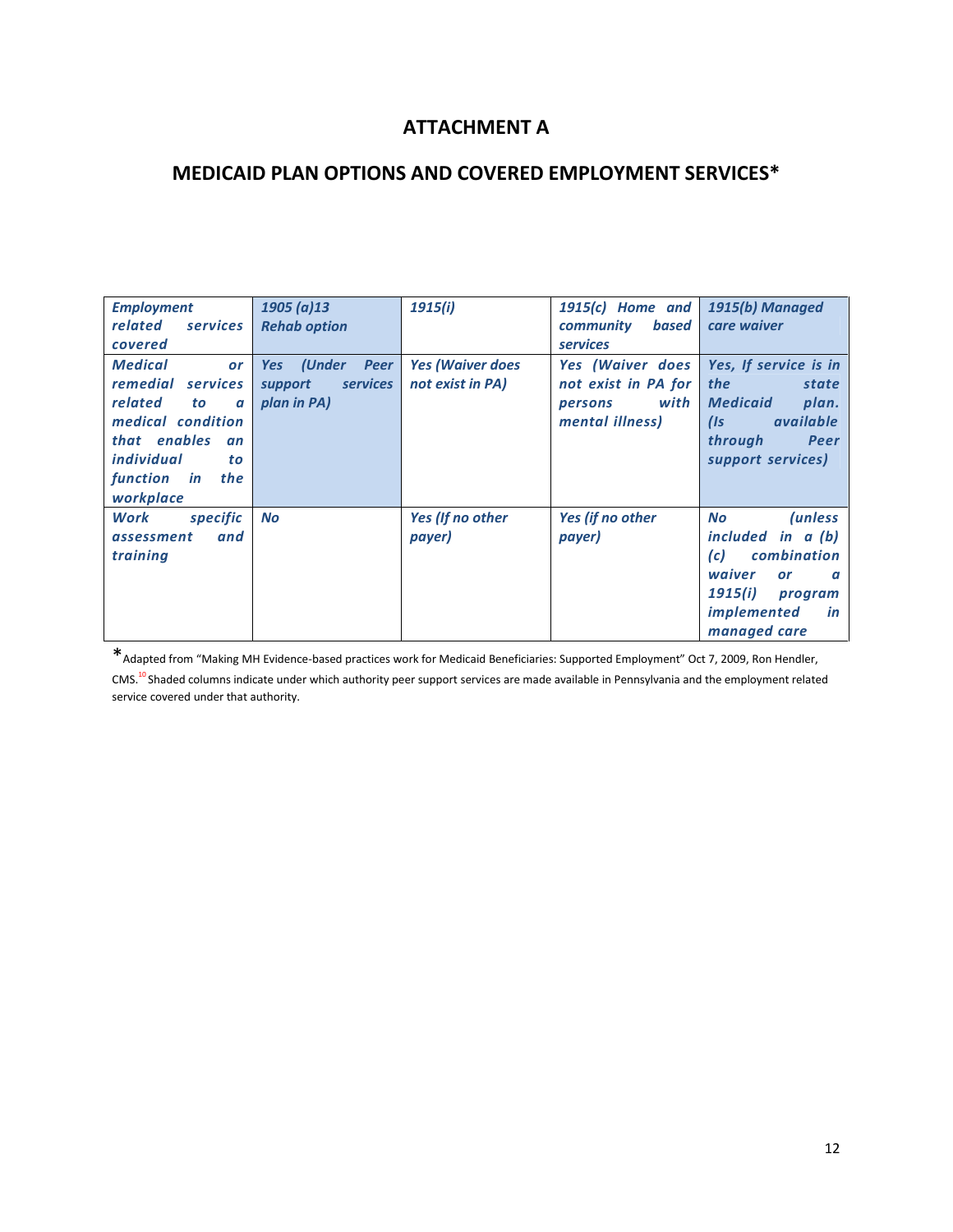# Attachment B Certified Peer Support Services: Examples that Support Employment

| <b>Explore:</b><br>Do I want to work at this time?                                                                                                                                                            |                                                                                                                               |  |
|---------------------------------------------------------------------------------------------------------------------------------------------------------------------------------------------------------------|-------------------------------------------------------------------------------------------------------------------------------|--|
| Services provided by peer specialists                                                                                                                                                                         | Services provided by vocational providers<br>(NOTE! These services cannot be provided by<br>peer specialists under Medicaid!) |  |
| <b>Purpose:</b><br>Help person to assess potential effects of<br>working on his/her life<br>Inspire and create excitement about work<br>and how to use and enhance a person's<br>strengths through employment | <b>Not applicable until</b><br>person has made a<br>decision to return to<br>work                                             |  |
| Examples:                                                                                                                                                                                                     |                                                                                                                               |  |
| Discuss strengths and what gets in the way of<br>working/returning to school in light of person's<br>current mental health recovery                                                                           |                                                                                                                               |  |
| CPS uses their own personal employment<br>journey to discuss person's feelings about<br>going to work/receiving further education                                                                             |                                                                                                                               |  |
| Shares the benefits of working (financial,<br>social connections, get off SSI, making a<br>contribution, doing something the world<br>values-the normal thing people do) and how<br>it's a life enhancement   |                                                                                                                               |  |
| Helps person explore education/training<br>needed to pursue career goals such as GED,<br>community college, technical schools and how<br>the person's illness may have interfered with<br>these goals         |                                                                                                                               |  |
| Peer specialist shares how he/she overcame<br>their ambivalence and used determination to<br>return to work.                                                                                                  |                                                                                                                               |  |
| Peer specialist shares information on the<br>effects that working can have on benefits (SSI,<br>SSD, MA) and that working part time is okay                                                                   |                                                                                                                               |  |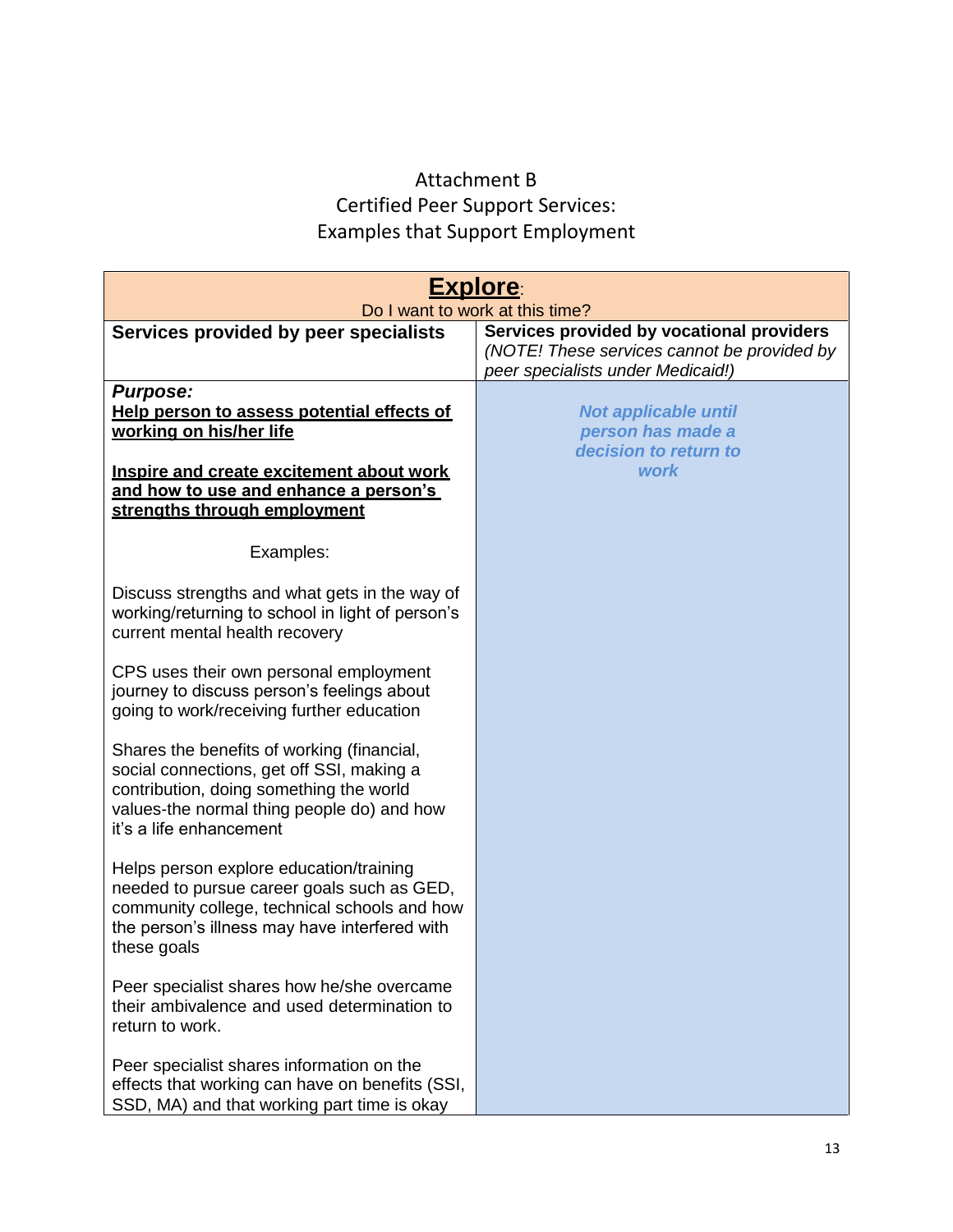| until a person is ready to move up |  |
|------------------------------------|--|

- Provides brochure on Ticket to Work and current SSA Red Book on work incentives
- Assists person in navigating work incentives/benefits area of SSA.gov website

Discusses possible linkage to benefits counselor

Helps individual find a person who can assist with the Medical Assistance for Workers with Disabilities (MAWD) program and how it can provide possible coverage for medical costs while working

Facilitates/mediates conversation between the person and relevant others who may not support their goal of working-treatment team, family, significant others- and shares how to believe in yourself and how to get others to believe in you and support risk taking.

Talks to person to help them identify their preferences in order to find a job that they love.

Discussion/encouragement to identify and use wellness management and strategies such as WRAP, illness Management Recovery, etc.

### **Joint outcome that could be achieved with peer specialist and vocational provider working together:**

Persons makes a decision and commitment to seek employment or needed training/education in preparation for

**benefits and how to contribute and earn a**

employment

# **Choose:**

Person chooses a direction for working, that is, type of work (or training) person wants to consider based on knowledge of person's interests, values and skills, as well as knowledge of available options Services provided by peer specialists | Services provided by vocational providers *(NOTE! These services cannot be provided by peer specialists under Medicaid!) Purpose:*  **Helps person increase awareness of community resources and their potential**  *Vocational counseling*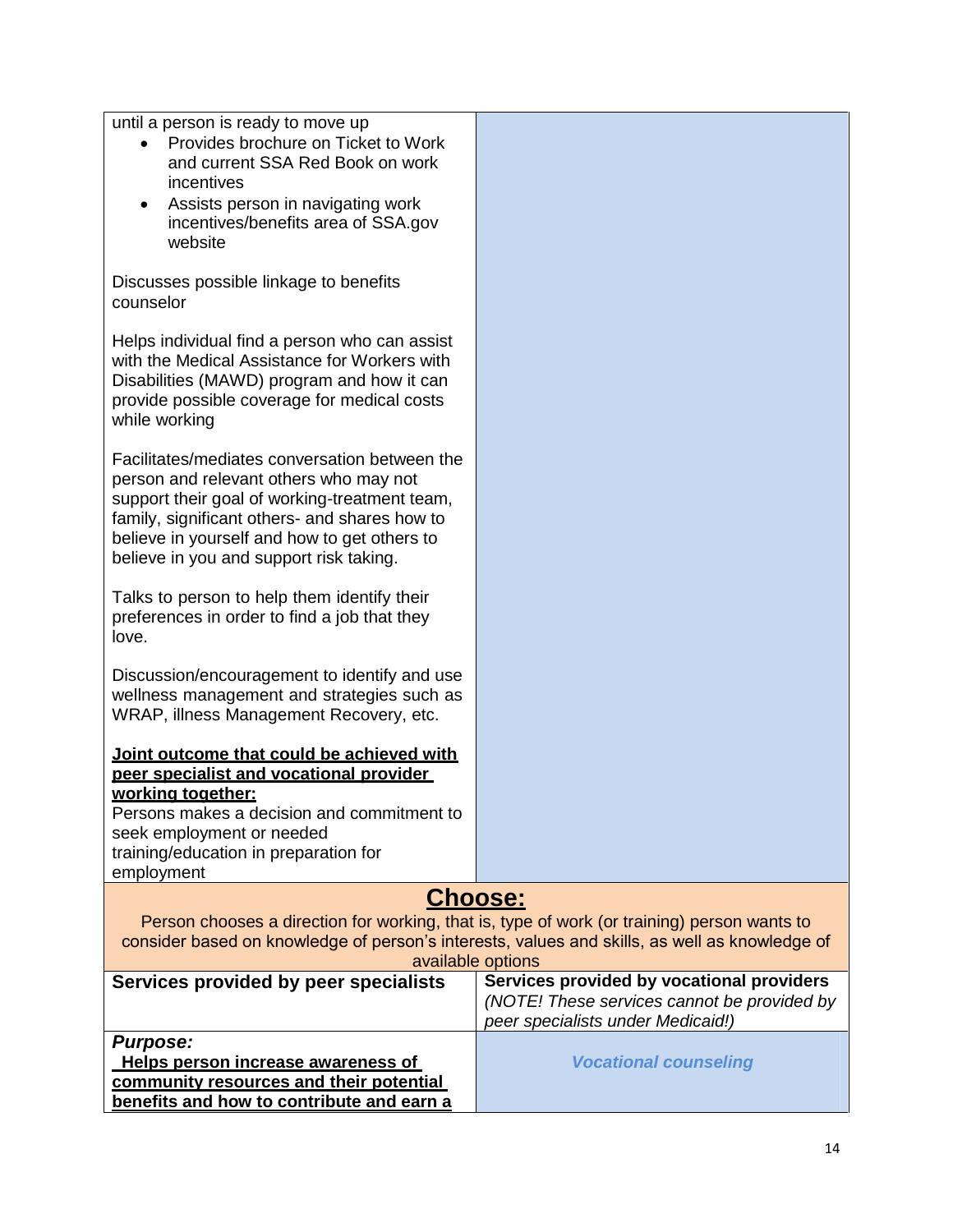| place in the community                                                                                                                                                                                                                                                                                                                                                                                                                                                                                                                                                                                                                       | <b>Formal vocational assessment</b> |
|----------------------------------------------------------------------------------------------------------------------------------------------------------------------------------------------------------------------------------------------------------------------------------------------------------------------------------------------------------------------------------------------------------------------------------------------------------------------------------------------------------------------------------------------------------------------------------------------------------------------------------------------|-------------------------------------|
| <b>Assists person to identify personal</b><br>strenaths that may be accessed for future<br><b>SUCCESS</b>                                                                                                                                                                                                                                                                                                                                                                                                                                                                                                                                    |                                     |
| <b>Emphasizes importance of ongoing use of</b><br>wellness strategies                                                                                                                                                                                                                                                                                                                                                                                                                                                                                                                                                                        |                                     |
| Examples:                                                                                                                                                                                                                                                                                                                                                                                                                                                                                                                                                                                                                                    |                                     |
| Helps person identify past successes, how<br>they were accomplished and how they might<br>be applied to the job search.                                                                                                                                                                                                                                                                                                                                                                                                                                                                                                                      |                                     |
| Reflects with person on the peer specialist's<br>own choice to work within the mental health<br>field while acknowledging that it may not be for<br>everyone.                                                                                                                                                                                                                                                                                                                                                                                                                                                                                |                                     |
| Discusses with the person the various<br>vocational resources in the community (such<br>as OVR, Career Link, supported education<br>program or local vocational provider) and in<br>what ways/phases of the job search they have<br>been helpful to other mental health consumers<br>in the county                                                                                                                                                                                                                                                                                                                                           |                                     |
| Helps person prepare for appointments with<br>vocational/educational resources through role<br>playing, other skill building/confidence building<br>techniques.                                                                                                                                                                                                                                                                                                                                                                                                                                                                              |                                     |
| Works with person to insure that their voice is<br>heard as they connect with vocational services<br>to include such things as:<br>Assists person to build confidence by<br>locating resources about types of jobs,<br>for example, using computer at local<br>library to access O*NET or<br>Occupational Outcome Handbook<br>(OOH)<br>Helps person to develop and<br>assertively ask questions about what<br>person would like to know about<br>different types of work or training<br>May assist person to locate and<br>connect to resources (such as OVR)<br>for formal vocational assessment and<br>help person to identify and prepare |                                     |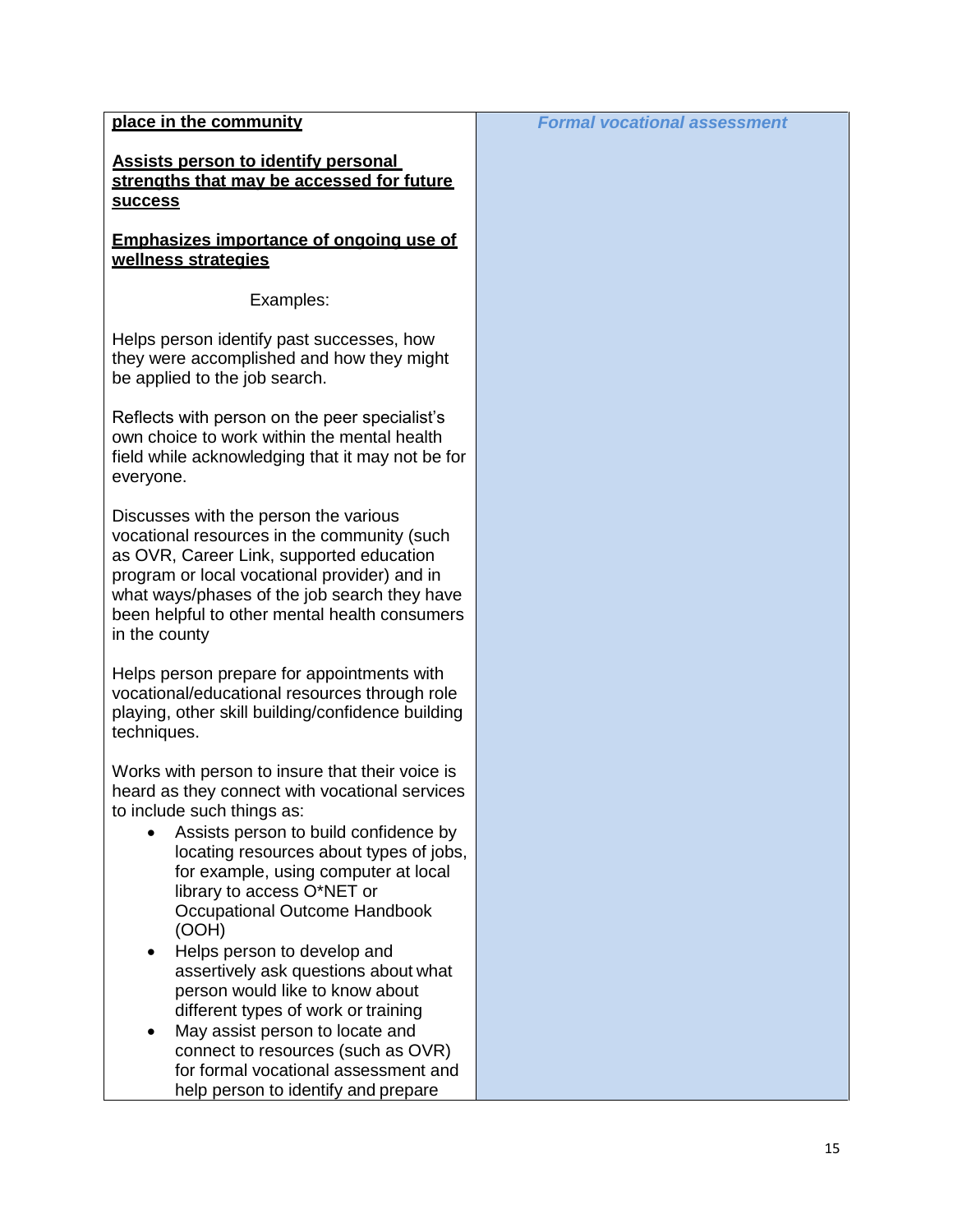| questions for these resources (i.e.<br>how to edit their resume, what kind of<br>job accommodations are reasonable<br>to ask for, etc.)<br>Assists in mediating/advocating for<br>person's perspective when differences<br>arise between the individual and<br>vocational/treatment providers.<br>Helps person with techniques for<br>wellness/stress including exercise/healthy<br>meals. |                                                                                                                                                                                              |
|--------------------------------------------------------------------------------------------------------------------------------------------------------------------------------------------------------------------------------------------------------------------------------------------------------------------------------------------------------------------------------------------|----------------------------------------------------------------------------------------------------------------------------------------------------------------------------------------------|
| Joint outcome that could be achieved with<br>peer specialist and vocational provider<br>working together:<br>Person decides on type of work (or training) to<br>pursue in light of person's interests and values<br>and knowledge of job qualifications                                                                                                                                    |                                                                                                                                                                                              |
|                                                                                                                                                                                                                                                                                                                                                                                            | <u>Achieve:</u>                                                                                                                                                                              |
| Services provided by peer specialists                                                                                                                                                                                                                                                                                                                                                      | Person engages in job search or search for training program<br>Services provided by vocational providers<br>(NOTE! These services cannot be provided by<br>peer specialists under Medicaid!) |
| <b>Purpose: Stress management during the</b><br>job search/training process<br>Identifying and using community resources<br>in the vocational area<br>Encouraging/modeling success and<br>tenacity in the job search/training process                                                                                                                                                      | <b>Job Development to</b><br>contact employers about<br>potential job openings or<br>customized employment<br>and arranges<br>interviews/follow-up                                           |
| Examples:                                                                                                                                                                                                                                                                                                                                                                                  |                                                                                                                                                                                              |
| Believes in person and cheers them along in<br>the job search process.                                                                                                                                                                                                                                                                                                                     |                                                                                                                                                                                              |
| Helps person to identify individuals who can<br>provide a positive job reference as well as how<br>they might address impact of their mental<br>illness on past job performance.                                                                                                                                                                                                           |                                                                                                                                                                                              |
| Helps the person to understand the peer<br>specialist's own fearfulness about job<br>interviews and the peer specialist's own<br>strategies for sustaining hope in the job search<br>process.                                                                                                                                                                                              |                                                                                                                                                                                              |
| Helps person prepare for job interview                                                                                                                                                                                                                                                                                                                                                     |                                                                                                                                                                                              |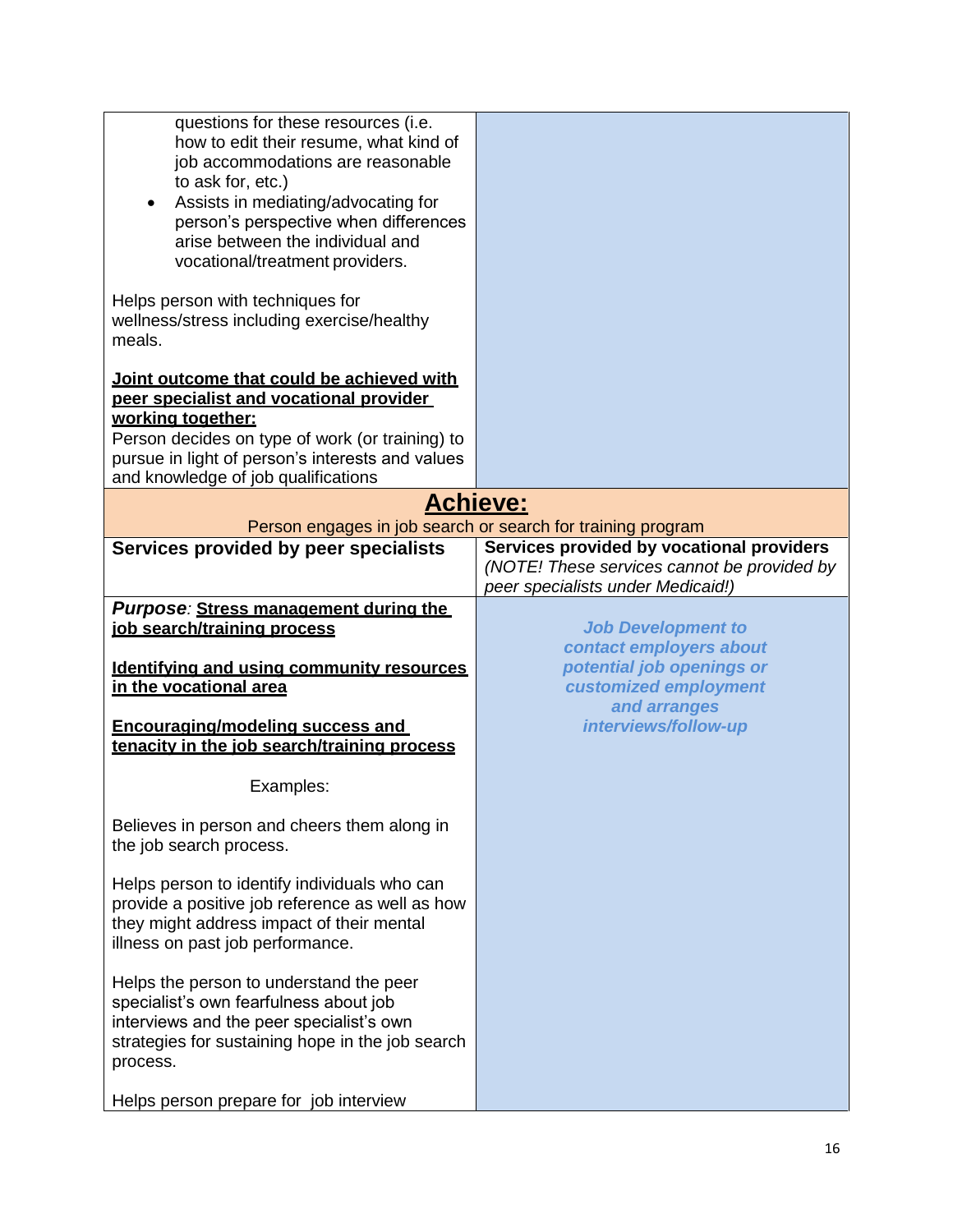including role playing and using wellness strategies to manage stress and anxiety in the process

Provides ideas/assistance in preparing cover letters/resume including how other consumers have dealt with "holes" in their resume

Discusses with person their choice to disclose/not disclose their mental health disability and to ask for reasonable accommodations if needed (flex time, mental health day, etc.) and how other persons with mental health disabilities have handled these issues

Helps person to think through money issues related to the job (lunch, transportation) until and after paycheck is received including ideas for planning ahead, how to stay within a budget, etc

Shares own experiences about managing time to search for a job and follow -up with potential employers

Shares community resources/strategies peer specialist/others have used in preparing for job interview (thrift shop for business attire, job club, etc.)

Helps person cultivate and rely on a network of consumer contacts for sharing job search **struggles** 

Shares with person what they did and did not say on interviews and assists person to prepare their own interview information

Runs a "Job Club" group for individuals looking for work so that individuals can provide support and set an example for one another

Helps person connect with college disability office to get needed supports as a student

Assists person with college application, registration, and scheduling process and how to ask for help/accommodations

**Joint outcome that could be achieved with**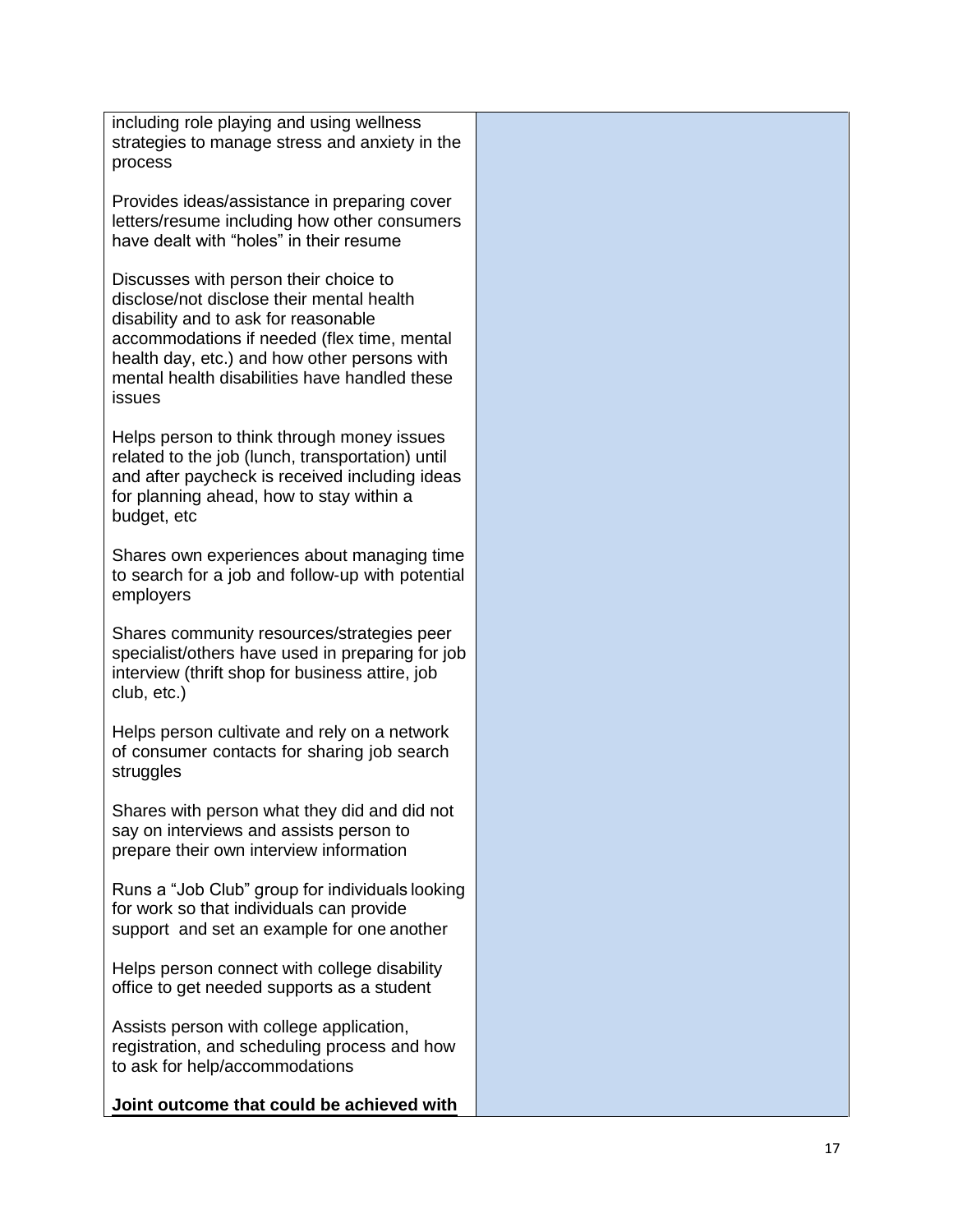| peer specialist and vocational provider<br>working together:<br>Person obtains employment (or is accepted for<br>training program)                                                                                |                                                                                                                               |  |
|-------------------------------------------------------------------------------------------------------------------------------------------------------------------------------------------------------------------|-------------------------------------------------------------------------------------------------------------------------------|--|
| <u>Keep:</u><br>Person is hired and begins working                                                                                                                                                                |                                                                                                                               |  |
| Services provided by peer specialists                                                                                                                                                                             | Services provided by vocational providers<br>(NOTE! These services cannot be provided by<br>peer specialists under Medicaid!) |  |
| <b>Purpose:</b><br>Help person to develop and maintain social<br>skills that promote emplovment viability<br><b>Promote continued engagement in</b><br>treatment and other services                               | <b>Job coaching to teach</b><br>person job skills at the<br>work site and to follow-<br>up with employer                      |  |
| Identify need for changes in symptom<br>management techniques in light of work<br>stressors and assists person to reach out<br>for needed help                                                                    | <b>On-the-Job Training</b>                                                                                                    |  |
| Help person to use wellness strategies to<br>manage issues which may interfere with<br>job functioning                                                                                                            |                                                                                                                               |  |
| Examples:                                                                                                                                                                                                         |                                                                                                                               |  |
| Shares own work routine and helps person to<br>plan work/school routine (getting adequate<br>sleep, setting alarm clock, etc.) to be able to<br>get to work/school on time and rested                             |                                                                                                                               |  |
| Assists person with trial transportation run<br>(getting bus schedule, finding bus stop,<br>clocking the time to and from, etc.) in over to<br>minimize areas of anxiety related to getting to<br>work            |                                                                                                                               |  |
| Assists the person to develop positive social<br>relationships both on and off the job (i.e. points<br>out to person the kind of things that will annoy<br>others, things to do to get along with others,<br>etc) |                                                                                                                               |  |
| Helps person plan for scheduling and keeping<br>treatment and other appointments and using<br>assertive techniques to negotiate needs                                                                             |                                                                                                                               |  |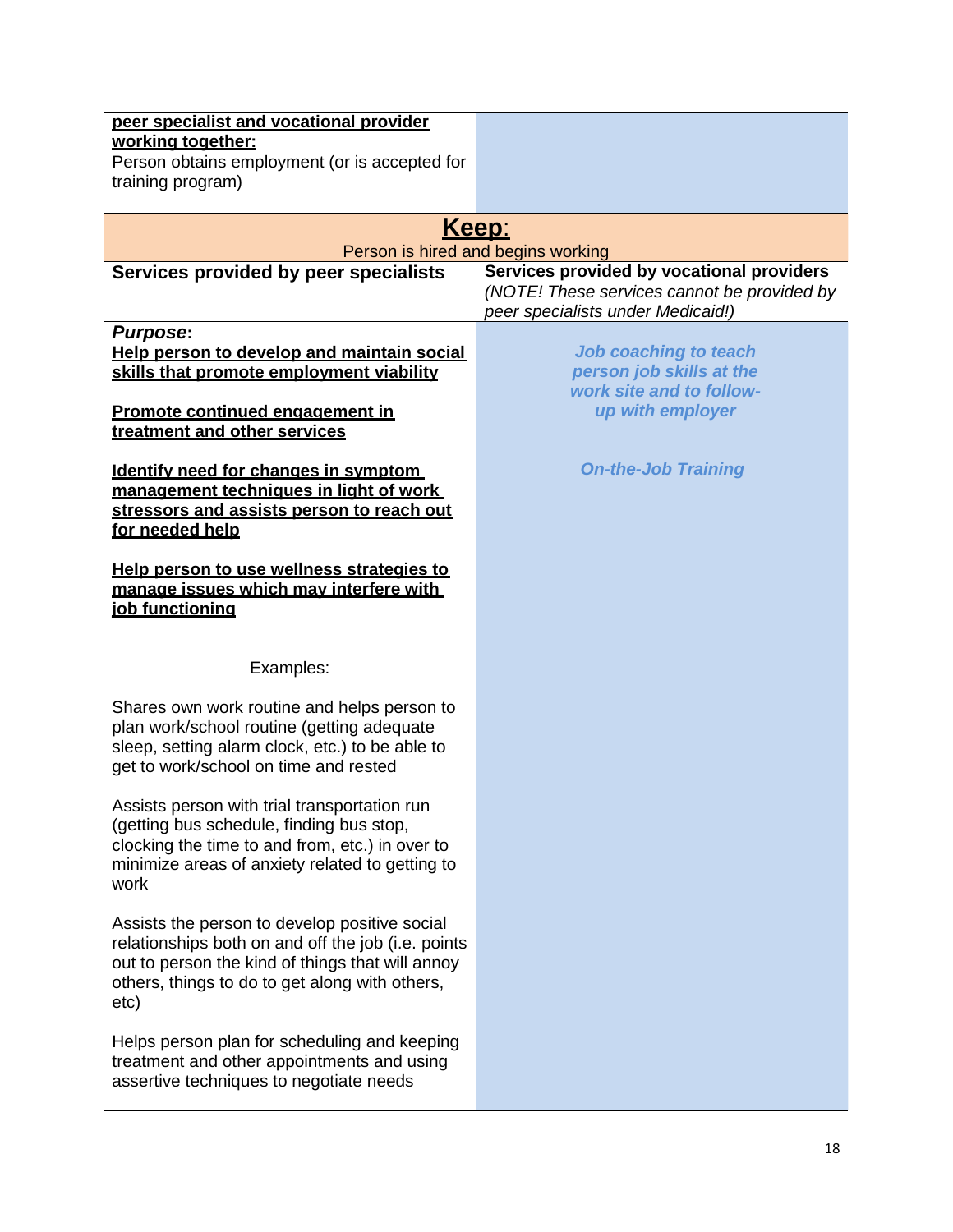Assists the individual to recognize the early signs of relapse on the job/in school and how to avoid a crisis

Talks with person about reporting earnings to SSA and any work incentives they can take advantage of

Talks with person about what a job coach can provide and their choice to have supports provided off site versus on the job site.

Helps person identify if other symptom management strategies (than those person is currently using) are needed for work such as a work WRAP, a Psychiatric Advance Directive, etc.

May run a "Work Wellness Recovery Action Plan (WRAP)" group for persons that need a personal plan for working

Helps person identify any concerns related to medication and work/school and if changes need to be discussed with psychiatrist

Encourages person to build self -worth such as identifying successes at work and how person can build on these

Helps the individual develop a network of working individuals for support (job club, clubhouse, etc.)

Helps person connect to college support groups such as Active minds.org

Identifies potential external stressors such as reactions of family or significant others to person's employment and how to advocate for his/her decisions.

Understands the person's on the job requests and why they are not being honored and suggests ways of being heard in the future

Acknowledges with the person the peer specialist's own struggles to continue to work and to grapple with self -doubt and employer discrimination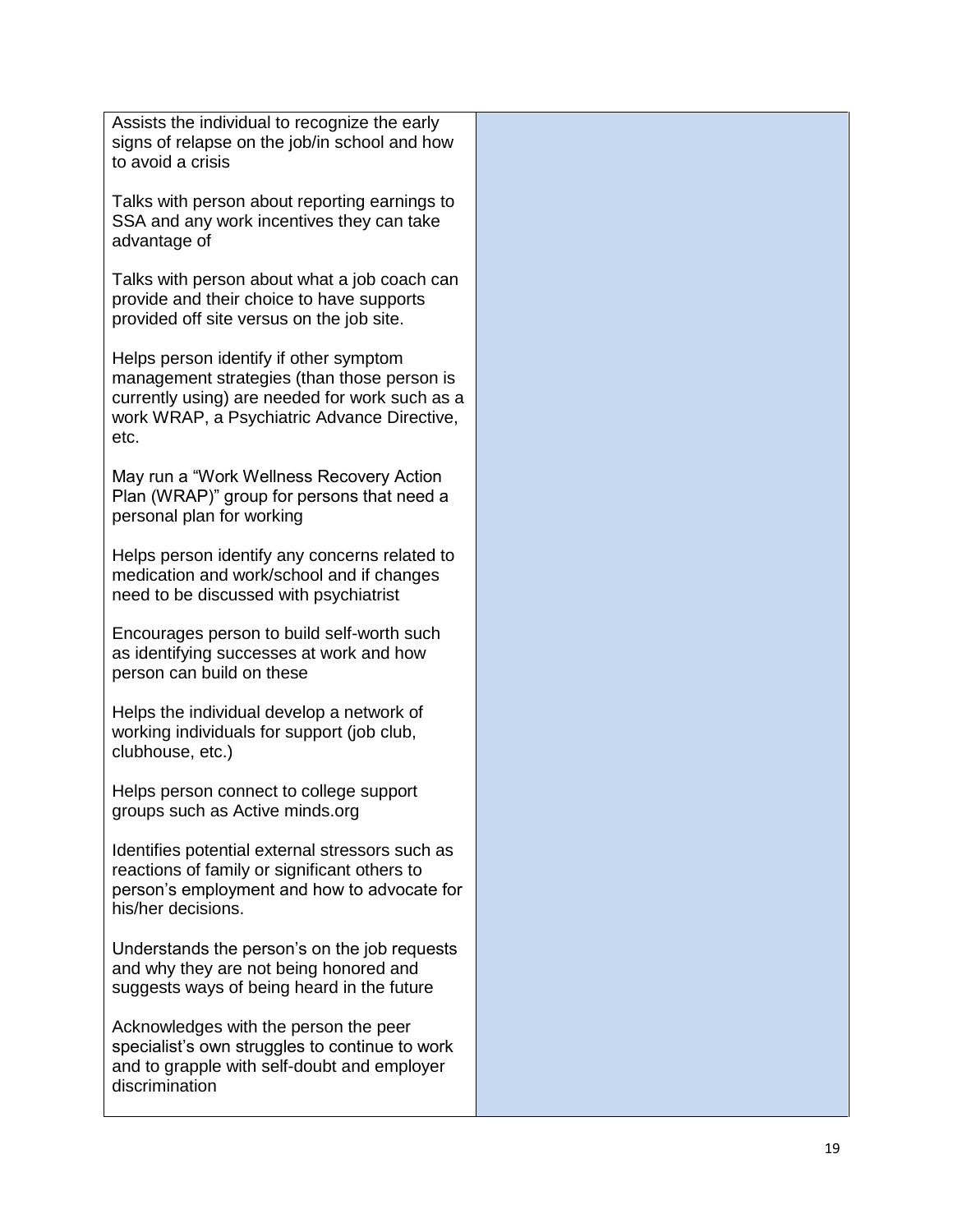| Talks with person about interpersonal<br>situations at work/in school and "personal<br>disclosure" issues with co-workers/other<br>students<br>Discusses "giving back" by volunteering to<br>share their work success story with others.<br>Joint outcome that could be achieved with<br>peer specialist and vocational provider<br>working together:<br>Person starts and maintains employment or<br>training |                                                                                                                               |
|----------------------------------------------------------------------------------------------------------------------------------------------------------------------------------------------------------------------------------------------------------------------------------------------------------------------------------------------------------------------------------------------------------------|-------------------------------------------------------------------------------------------------------------------------------|
|                                                                                                                                                                                                                                                                                                                                                                                                                | <u>Leaving:</u><br>Person decides to leave the job or job ends                                                                |
| Services provided by peer specialists                                                                                                                                                                                                                                                                                                                                                                          | Services provided by vocational providers<br>(NOTE! These services cannot be provided by<br>peer specialists under Medicaid!) |
| <b>Purpose:</b><br>Assists person to maintain health and<br>wellness while person is deciding about<br>future plans for employment/education                                                                                                                                                                                                                                                                   | <b>Often Not Applicable</b>                                                                                                   |
| Examples:                                                                                                                                                                                                                                                                                                                                                                                                      |                                                                                                                               |
| Encourages person not to see job loss as a<br>failure if person is fired, but as a learning<br>experience for next job, and encourages next<br>step if leaving the job on good terms                                                                                                                                                                                                                           |                                                                                                                               |
| Encourages person to give notice and ask<br>employer about possibility of a<br>recommendation in a confidant and assertive<br>fashion                                                                                                                                                                                                                                                                          |                                                                                                                               |
| Talks with person about personal reactions to<br>the experience such as increases in stress or<br>anxiety and how to manage now and in future<br>jobs/training.                                                                                                                                                                                                                                                |                                                                                                                               |
| Encourages person to engage in wellness<br>strategies such as those identified in the work<br>WRAP.                                                                                                                                                                                                                                                                                                            |                                                                                                                               |
| Helps person identify what went right that can<br>be applied to future employment                                                                                                                                                                                                                                                                                                                              |                                                                                                                               |
| Discusses with person what person learned<br>from the job experience/training and person's                                                                                                                                                                                                                                                                                                                     |                                                                                                                               |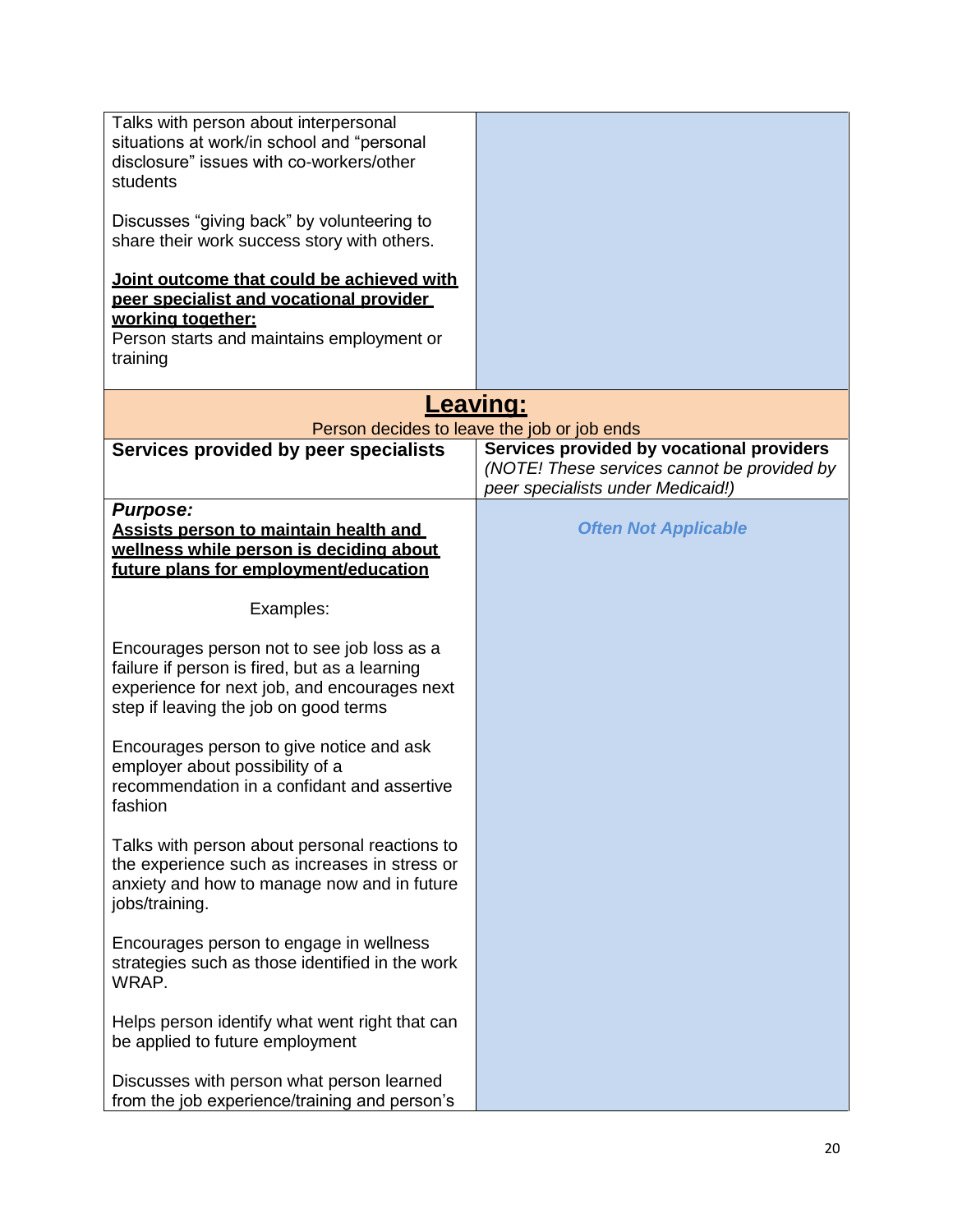| interest in seeking another job/training at this<br>time                                                                                |  |
|-----------------------------------------------------------------------------------------------------------------------------------------|--|
| Discusses positive risk taking and challenges<br>person to consider new work/educational<br>possibilities                               |  |
| Talks with the individual about what the peer<br>specialist's own approach would be to looking<br>for advancement or finding a new job. |  |
| Joint outcome that could be achieved with                                                                                               |  |
| peer specialist and vocational provider                                                                                                 |  |
| working together:                                                                                                                       |  |
| Person ends job/training and decides whether                                                                                            |  |
| to seek another job/training at this time                                                                                               |  |

This chart is intended to provide examples of employment related supports that peer specialists can provide through Medicaid funding to persons who are interested in working. The chart lays out examples for each stage of the employment (or training/education) process using the Boston University approach of "Choose, Get and Keep". The chart includes the following stages of the employment process: Exploring, Choosing, Achieving, Keeping and Leaving and the outlined roles are consistent with the roles of peer specialists as described in OMHSAS bulletin 09-07 on peer support services. The examples are not intended to be all inclusive. The second column of the chart lays out the kind of supports that can be provided by vocational services to which peer specialists can link/refer individuals. Please note that the second column is shaded since these are the kind of services that peer specialists *cannot provide* under Medicaid funding. Each stage of the employment process includes a purpose, examples and potential outcome that could be achieved if the peer specialist and vocational provider are workingtogether.

The above examples in attachment B have been reviewed by the Centers for Medicare and Medicaid Services. It is essential to remember that any service that is provided related to an individual's employment or educational goal MUST be specific to the individual's need for assistance in overcoming functional impairments related to the mental illness.